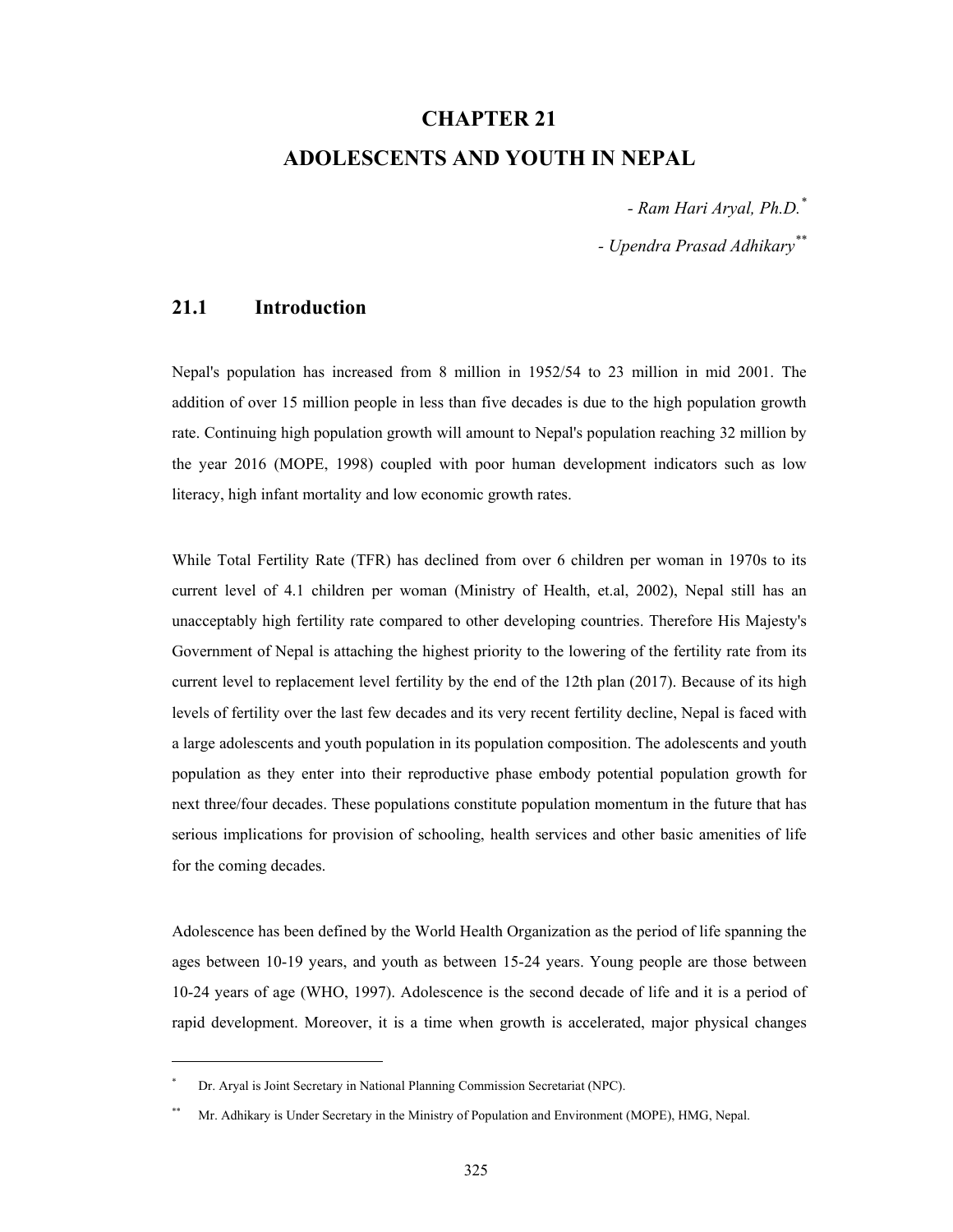take place and differences between boys and girls are accentuated (WHO, 1998). Since about one third of the world's population are between the age of 10 and 24 with vast majority living in developing countries, they have not received specific attention in most population and health research and programs. During the past decade young people and their health needs have been the subject of greater attention worldwide. Especially, the issue of adolescent reproductive health received global attention after the International Conference on Population and Development (ICPD) 1994 since adolescence is a time of mental and psychological adjustment and it is a situation of being no longer a child, but not yet an adult either. The Program of Action of the ICPD PoA called for a substantial reduction of adolescent pregnancy and early childbearing. One of the main objectives of the population management policy is to achieve social and economic revival by curbing rapid population growth and thereby reducing its adverse consequences for development. The main thrust of ICPD PoA is that each country brings into balance its resources with population through a policy, which is in accordance with its own social, cultural, religious and political realities. Since young people are the reason for future population growth in developing countries, the ICPD therefore called all nations to focus the issue of these groups in any population management policies. Accordingly, in any policies and programs the issues of these populations should be focused. However, there currently exists a void in review and analysis of the available data on the young population of Nepal. The main objective of this paper is to fillin the existing void. And provide information about adolescents, youth and overall young people in all 75 districts of Nepal. We focus on three major dimensions pertaining to these populations. The dimensions are literacy status, marriage and contraceptive behavior.

# **21.2 Data and Methods**

The data analyzed here come mainly from the census 2001. Data is also used from the Nepal Demographic and Health Survey (NDHS) 2001 and Nepal Adolescents and Young Adult (NAYA) Survey, 2000. In many countries, there is difficulty in getting age specific data for the 10-19, 15-24 years age groups. The information on adolescents is included in the data for young people (10-24) years). To avoid this problem, the attempt is made here to provide age specific data. There is a lack of district level information on these populations in Nepal. Accordingly, the overall situation of these groups is shown in districts levels so that information could be used for policy formulation and program development. This paper describes the distribution of adolescents and youth in all 75 districts of Nepal. The marriage trends and patterns of these groups are also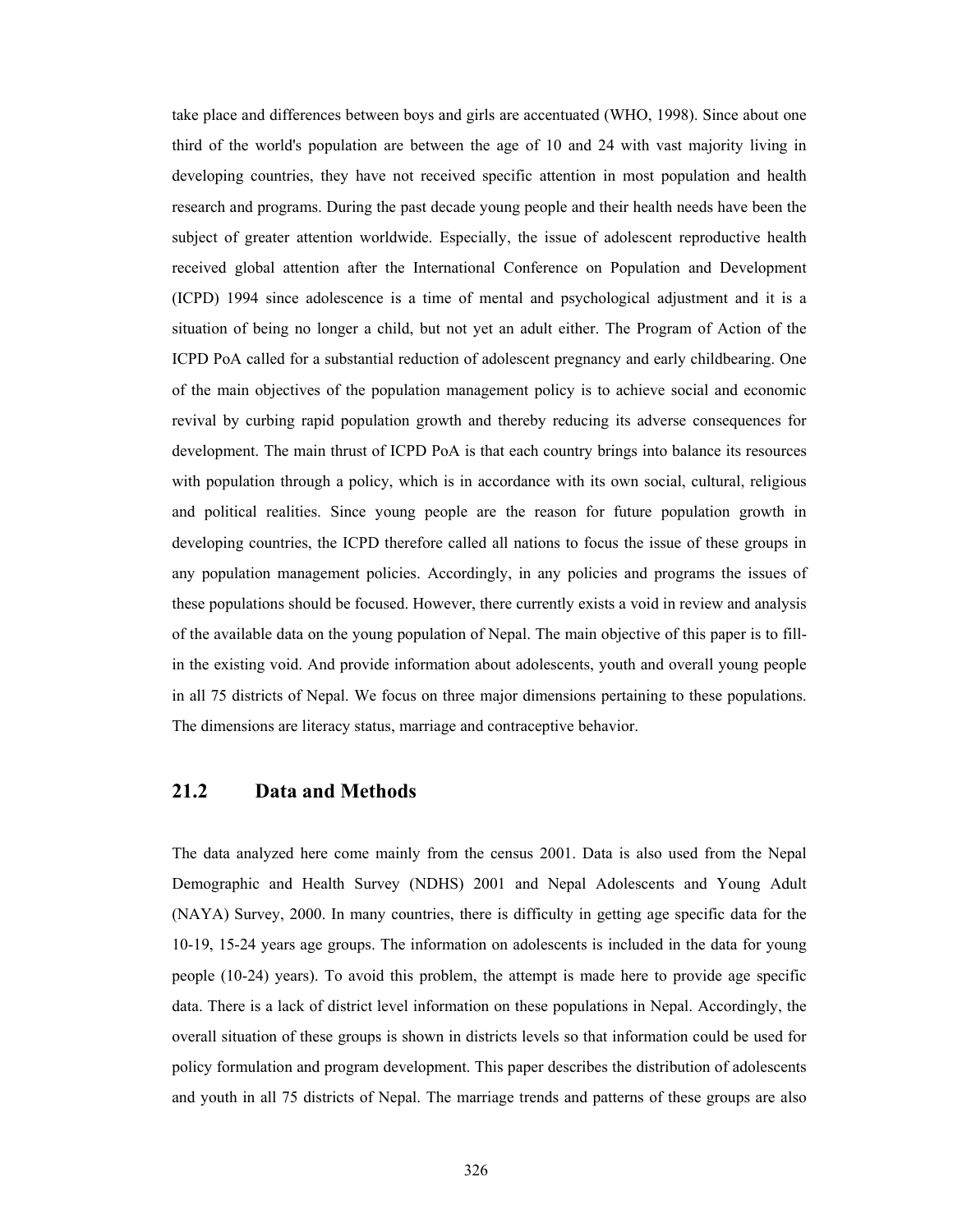analyzed using census 2001 and NDHS 2001 data. The age at marriage has implication for the sexual and reproductive health of adolescents and youth. Similarly information on contraceptive behavior is also provided using NDHS 2001 and Nepal Adolescents and Young Adults Survey 2000 data. Although the situation of these groups are presented for all 75 districts of Nepal, the trends and patterns of marriage and contraception are limited to the national level. The main theme of the paper is to provide information on adolescents and youth population in Nepal.

## **21.3 Discussions**

The Program of Action of the International Conference on Population and Development (ICPD) has addressed the issues of the adolescent sexual and reproductive health and promoting responsible sexual and reproductive behavior. (United Nations, 1994). The reproductive health need of adolescents was neglected in the existing health services in Nepal also. Accordingly, there is a need to undertake research and collect information about adolescents and youth in Nepal to provide the health as well as young people friendly services in needy areas. The tenth plan has also addressed the importance of adolescents and youth especially in population management and health sector. To have effective implementation of the adolescents and youth focused programs in Nepal, attempt is made here to provide basic information about these people using census as well as NDHS and NAYA Survey data.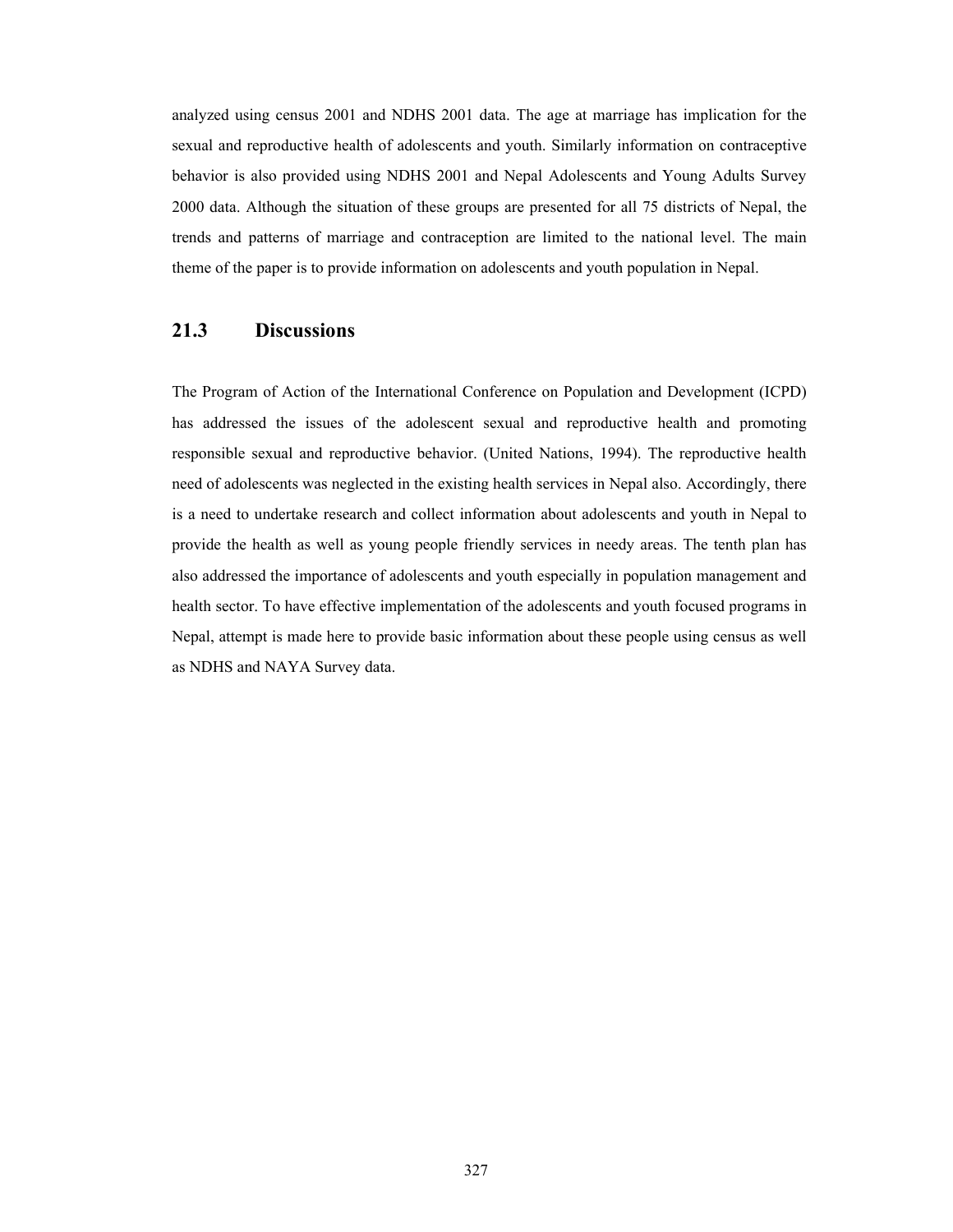| Geographical               |                             | <b>Total</b> |          |                             | Adolescents (10-19 yrs) |         |                             | <b>Youth (15-24 yrs)</b> |             | <b>Young (10-24 yrs)</b>    |         |         |
|----------------------------|-----------------------------|--------------|----------|-----------------------------|-------------------------|---------|-----------------------------|--------------------------|-------------|-----------------------------|---------|---------|
| <b>Areas</b>               | <b>Both</b><br><b>Sexes</b> | Female       | Male     | <b>Both</b><br><b>Sexes</b> | Female                  | Male    | <b>Both</b><br><b>Sexes</b> | Female                   | <b>Male</b> | <b>Both</b><br><b>Sexes</b> | Female  | Male    |
| Nepal                      | 22736934                    | 11377556     | 11359378 | 5370934                     | 2651302                 | 2719632 | 4405770                     | 2273202                  | 2132568     | 7387702                     | 3721328 | 3666374 |
| <b>Eastern Dev. Region</b> | 5286890                     | 2644570      | 2642320  | 1248240                     | 616241                  | 631999  | 1031686                     | 532574                   | 499112      | 1714934                     | 865539  | 849395  |
| <b>Eastern Mountain</b>    | 401587                      | 204356       | 197231   | 100093                      | 50638                   | 49455   | 78216                       | 41134                    | 37082       | 133393                      | 68748   | 64645   |
| Taplejung                  | 134698                      | 68493        | 66205    | 33168                       | 16804                   | 16364   | 26141                       | 13746                    | 12395       | 44497                       | 22988   | 21509   |
| Sankhuwasabha              | 159203                      | 81350        | 77853    | 40090                       | 20205                   | 19885   | 31477                       | 16581                    | 14896       | 53335                       | 27457   | 25878   |
| Solukhumbu                 | 107686                      | 54513        | 53173    | 26835                       | 13629                   | 13206   | 20598                       | 10807                    | 9791        | 35561                       | 18303   | 17258   |
| <b>Eastern Hill</b>        | 1643246                     | 835297       | 807949   | 414854                      | 208691                  | 206163  | 324129                      | 170180                   | 153949      | 553608                      | 283701  | 269907  |
| Panchthar                  | 202056                      | 103014       | 99042    | 51408                       | 25864                   | 25544   | 39349                       | 20731                    | 18618       | 68113                       | 35047   | 33066   |
| Ilam                       | 282806                      | 140372       | 142434   | 71509                       | 35839                   | 35670   | 60068                       | 30926                    | 29142       | 98717                       | 50006   | 48711   |
| Dhankuta                   | 166479                      | 84638        | 81841    | 40664                       | 20392                   | 20272   | 34445                       | 17905                    | 16540       | 55846                       | 28517   | 27329   |
| Terhathum                  | 113111                      | 58179        | 54932    | 28706                       | 14405                   | 14301   | 23104                       | 11973                    | 11131       | 38743                       | 19789   | 18954   |
| Bhojpur                    | 203018                      | 105256       | 97762    | 52038                       | 26579                   | 25459   | 39425                       | 21291                    | 18134       | 68007                       | 35579   | 32428   |
| Okhaldhunga                | 156702                      | 81341        | 75361    | 39009                       | 19731                   | 19278   | 28348                       | 15400                    | 12948       | 50587                       | 26393   | 24194   |
| Khotang                    | 231385                      | 118564       | 112821   | 58419                       | 29386                   | 29033   | 43535                       | 23178                    | 20357       | 76323                       | 39258   | 37065   |
| Udayapur                   | 287689                      | 143933       | 143756   | 73101                       | 36495                   | 36606   | 55855                       | 28776                    | 27079       | 97272                       | 49112   | 48160   |
| <b>Eastern Terai</b>       | 3242057                     | 1604917      | 1637140  | 733293                      | 356912                  | 376381  | 629341                      | 321260                   | 308081      | 1027933                     | 513090  | 514843  |
| Jhapa*                     | 633042                      | 318415       | 314627   | 152888                      | 76891                   | 75997   | 138920                      | 73283                    | 65637       | 217386                      | 111827  | 105559  |
| Morang                     | 843220                      | 420325       | 422895   | 200204                      | 98500                   | 101704  | 175821                      | 90309                    | 85512       | 281042                      | 141422  | 139620  |
| Sunsari                    | 625633                      | 310103       | 315530   | 144404                      | 70526                   | 73878   | 122674                      | 62712                    | 59962       | 202205                      | 101266  | 100939  |
| Saptari                    | 570282                      | 278873       | 291409   | 118051                      | 56350                   | 61701   | 96285                       | 48227                    | 48058       | 163684                      | 80316   | 83368   |
| Siraha*                    | 569880                      | 277201       | 292679   | 117746                      | 54645                   | 63101   | 95641                       | 46729                    | 48912       | 163616                      | 78259   | 85357   |

**Table 21.1: Distribution of adolescents, youth and young population by districts, Nepal, 2001 .**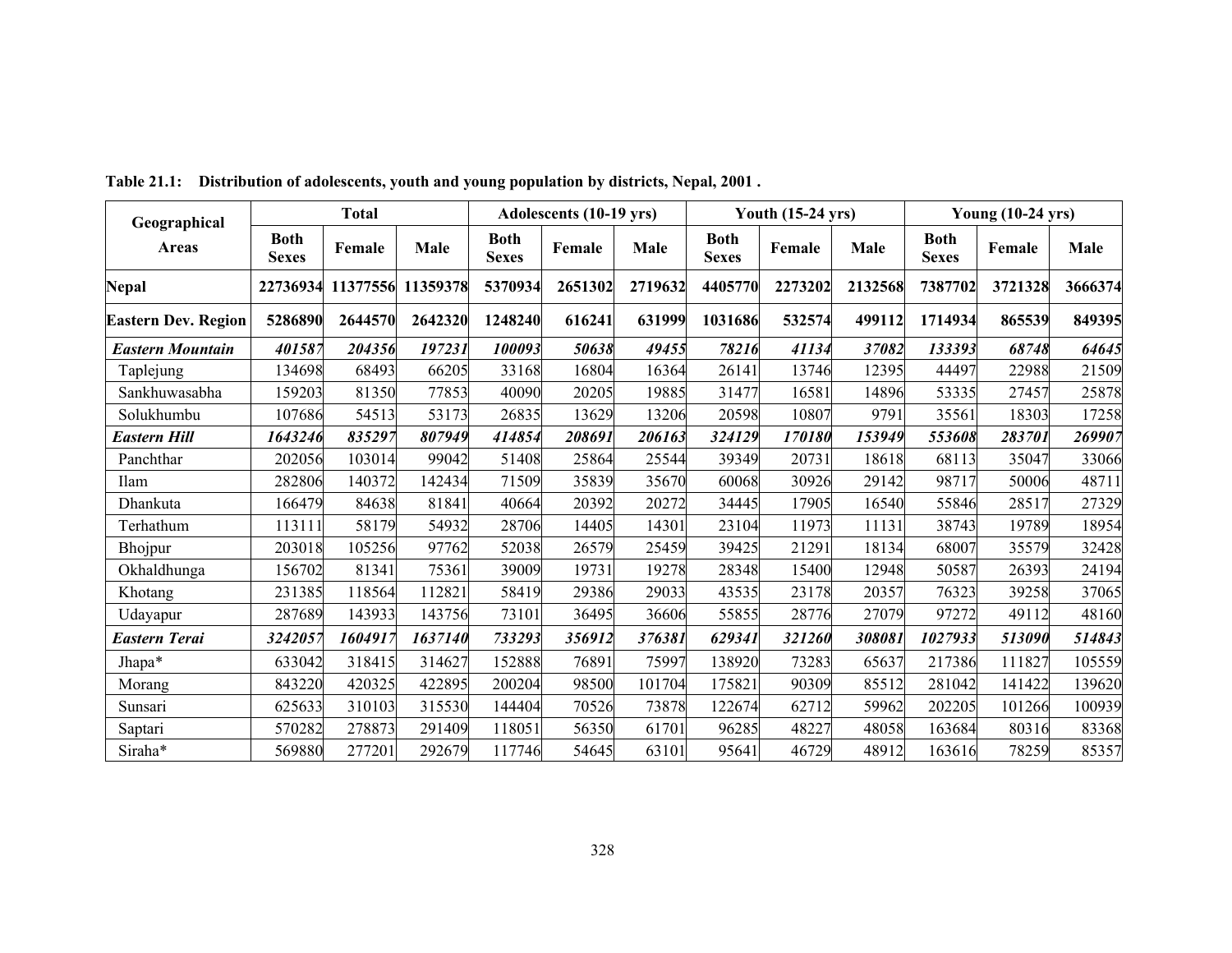| Geographical               |                             | <b>Total</b> |         |                             | Adolescents (10-19 yrs) |        |                             | <b>Youth (15-24 yrs)</b> |        |                             | <b>Young (10-24 yrs)</b> |         |
|----------------------------|-----------------------------|--------------|---------|-----------------------------|-------------------------|--------|-----------------------------|--------------------------|--------|-----------------------------|--------------------------|---------|
| <b>Areas</b>               | <b>Both</b><br><b>Sexes</b> | Female       | Male    | <b>Both</b><br><b>Sexes</b> | Female                  | Male   | <b>Both</b><br><b>Sexes</b> | Female                   | Male   | <b>Both</b><br><b>Sexes</b> | Female                   | Male    |
| <b>Central Dev. Region</b> | 7988612                     | 3900320      | 4088292 | 1804996                     | 867096                  | 937900 | 1552829                     | 766571                   | 786258 | 2546677                     | 1241695                  | 1304982 |
| <b>Central Mountain</b>    | 514362                      | 258556       | 255806  | 123963                      | 61873                   | 62090  | 96588                       | 49670                    | 46918  | 166981                      | 84297                    | 82684   |
| Dolakha*                   | 175912                      | 89802        | 86110   | 43869                       | 21905                   | 21964  | 34006                       | 17428                    | 16578  | 58549                       | 29592                    | 28957   |
| Sindhupalchok*             | 293719                      | 147378       | 146341  | 70127                       | 35074                   | 35053  | 54244                       | 28133                    | 26111  | 94446                       | 47870                    | 46576   |
| Rasuwa                     | 44731                       | 21376        | 23355   | 9967                        | 4894                    | 5073   | 8338                        | 4109                     | 4229   | 13986                       | 6835                     | 7151    |
| <b>Central Hill</b>        | 3540170                     | 1741331      | 1798839 | 842833                      | 416439                  | 426394 | 766328                      | 382527                   | 383801 | 1213028                     | 601797                   | 611231  |
| Sindhuli*                  | 277259                      | 139222       | 138037  | 68575                       | 34411                   | 34164  | 52780                       | 27480                    | 25300  | 91656                       | 46536                    | 45120   |
| Ramechhap                  | 212408                      | 111555       | 100853  | 52890                       | 27205                   | 25685  | 36739                       | 20231                    | 16508  | 67669                       | 35666                    | 32003   |
| Kavre                      | 385672                      | 196725       | 188947  | 97279                       | 48932                   | 48347  | 76596                       | 40497                    | 36099  | 131265                      | 67315                    | 63950   |
| Lalitpur                   | 337785                      | 165330       | 172455  | 76319                       | 37638                   | 38681  | 78861                       | 39086                    | 39775  | 116618                      | 57570                    | 59048   |
| Bhaktapur                  | 225461                      | 110663       | 114798  | 54525                       | 26808                   | 27717  | 54304                       | 26897                    | 27407  | 81331                       | 40224                    | 41107   |
| Kathmandu                  | 1081845                     | 505835       | 576010  | 240289                      | 113786                  | 126503 | 269900                      | 125435                   | 144465 | 384642                      | 180799                   | 203843  |
| Nuwakot                    | 288478                      | 145747       | 142731  | 72137                       | 36489                   | 35648  | 55689                       | 29019                    | 26670  | 96299                       | 49223                    | 47076   |
| Dhading                    | 338658                      | 172794       | 165864  | 83152                       | 42745                   | 40407  | 64458                       | 34717                    | 29741  | 111221                      | 58261                    | 52960   |
| Makwanpur                  | 392604                      | 193460       | 199144  | 97667                       | 48425                   | 49242  | 77001                       | 39165                    | 37836  | 132327                      | 66203                    | 66124   |
| <b>Central Terai</b>       | 3934080                     | 1900433      | 2033647 | 838200                      | 388784                  | 449416 | 689913                      | 334374                   | 355539 | 1166668                     | 555601                   | 611067  |
| Dhanusa                    | 671364                      | 321942       | 349422  | 137617                      | 62014                   | 75603  | 111934                      | 52422                    | 59512  | 191792                      | 89029                    | 102763  |
| Mahottari                  | 553481                      | 265576       | 287905  | 113013                      | 50850                   | 62163  | 90733                       | 42361                    | 48372  | 156495                      | 72316                    | 84179   |
| Sarlahi                    | 635701                      | 306519       | 329182  | 133515                      | 61270                   | 72245  | 107428                      | 51582                    | 55846  | 184947                      | 87405                    | 97542   |
| Rautahat                   | 545132                      | 262886       | 282246  | 109233                      | 50162                   | 59071  | 91510                       | 44639                    | 46871  | 153567                      | 73052                    | 80515   |
| Bara                       | 559135                      | 269738       | 289397  | 120268                      | 56317                   | 63951  | 98597                       | 48208                    | 50389  | 166682                      | 79805                    | 86877   |
| Parsa                      | 497219                      | 236808       | 260411  | 107649                      | 49341                   | 58308  | 88158                       | 41969                    | 46189  | 149047                      | 70083                    | 78964   |
| Chitawan                   | 472048                      | 236964       | 235084  | 116905                      | 58830                   | 58075  | 101553                      | 53193                    | 48360  | 164138                      | 83911                    | 80227   |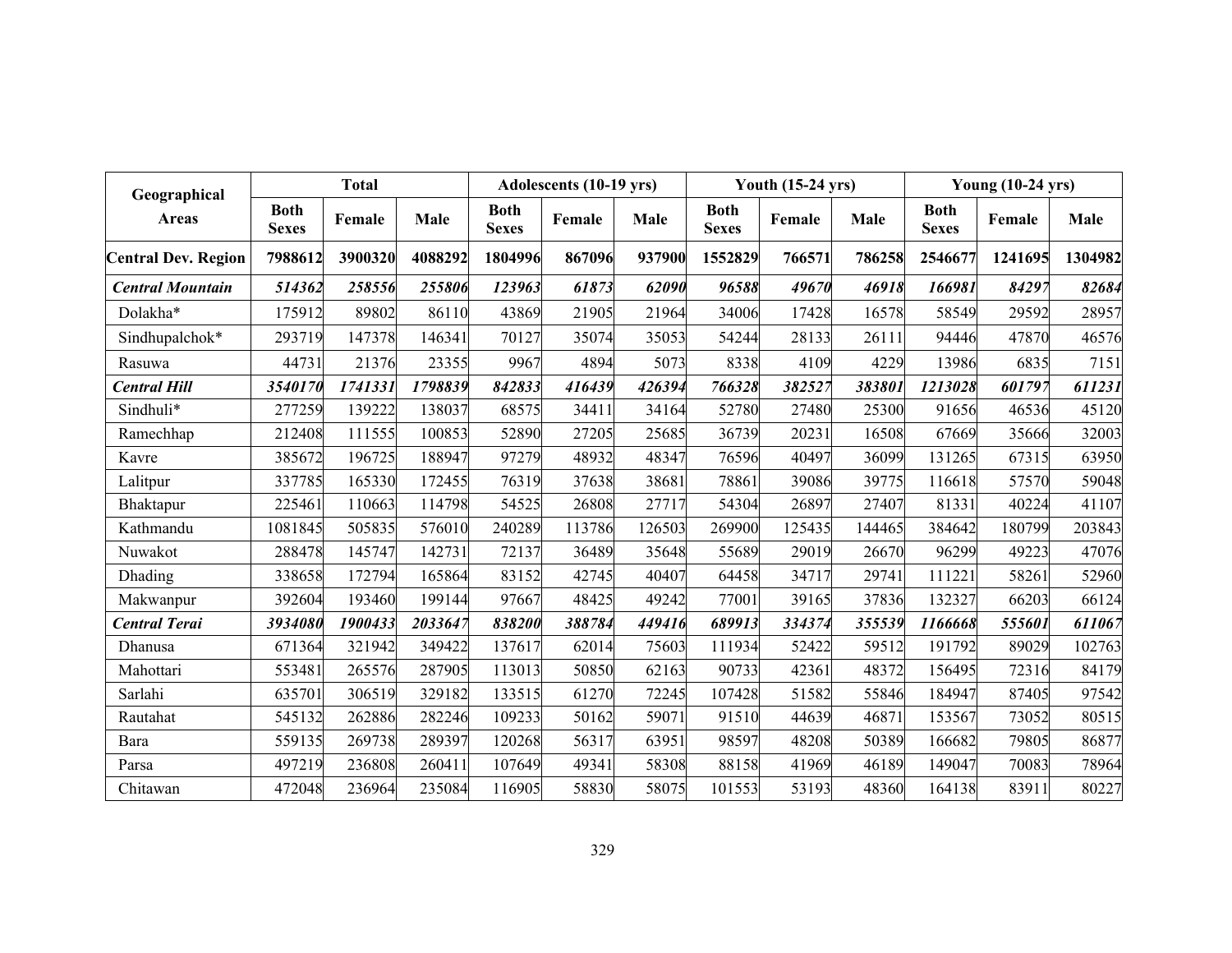| Geographical                         |                             | <b>Total</b> |         |                             | Adolescents (10-19 yrs) |        |                             | <b>Youth (15-24 yrs)</b> |             |                             | <b>Young (10-24 yrs)</b> |        |
|--------------------------------------|-----------------------------|--------------|---------|-----------------------------|-------------------------|--------|-----------------------------|--------------------------|-------------|-----------------------------|--------------------------|--------|
| <b>Areas</b>                         | <b>Both</b><br><b>Sexes</b> | Female       | Male    | <b>Both</b><br><b>Sexes</b> | Female                  | Male   | <b>Both</b><br><b>Sexes</b> | Female                   | <b>Male</b> | <b>Both</b><br><b>Sexes</b> | Female                   | Male   |
| <b>Western Dev.</b><br><b>Region</b> | 4571013                     | 2372843      | 2198170 | 1128561                     | 571597                  | 556964 | 871861                      | 475335                   | 396526      | 1503755                     | 786445                   | 717310 |
| <b>Western Mountain</b>              | 24568                       | 11354        | 13214   | 4945                        | 2472                    | 2473   | 4925                        | 2286                     | 2639        | 7372                        | 3540                     | 3832   |
| Manang                               | 9587                        | 4553         | 5034    | 2161                        | 1061                    | 1100   | 2023                        | 975                      | 1048        | 3081                        | 1511                     | 1570   |
| Mustang                              | 14981                       | 6801         | 8180    | 2784                        | 1411                    | 1373   | 2902                        | 1311                     | 1591        | 4291                        | 2029                     | 2262   |
| Western Hill                         | 2793180                     | 1495129      | 1298051 | 707312                      | 365852                  | 341460 | 529060                      | 300468                   | 228592      | 926987                      | 499027                   | 427960 |
| Gorkha                               | 288134                      | 153727       | 134407  | 71472                       | 37202                   | 34270  | 51802                       | 29683                    | 22119       | 92167                       | 49899                    | 42268  |
| Lamjung                              | 177149                      | 93743        | 83406   | 43370                       | 22024                   | 21346  | 32770                       | 18203                    | 14567       | 56692                       | 30066                    | 26626  |
| Tanahu                               | 315237                      | 168449       | 146788  | 81127                       | 41723                   | 39404  | 60810                       | 34136                    | 26674       | 105947                      | 56723                    | 49224  |
| Syangja                              | 317320                      | 173701       | 143619  | 80910                       | 42155                   | 38755  | 58523                       | 34307                    | 24216       | 104495                      | 57325                    | 47170  |
| Kaski                                | 380527                      | 195532       | 184995  | 93816                       | 46358                   | 47458  | 83786                       | 42480                    | 41306       | 132481                      | 66571                    | 65910  |
| Myagdi                               | 114447                      | 61269        | 53178   | 27116                       | 13803                   | 13313  | 21156                       | 11907                    | 9249        | 36217                       | 19336                    | 16881  |
| Parbat                               | 157826                      | 84884        | 72942   | 40768                       | 20989                   | 19779  | 30323                       | 17266                    | 13057       | 53075                       | 28486                    | 24589  |
| <b>Baglung</b>                       | 268937                      | 145409       | 123528  | 68550                       | 35332                   | 33218  | 51416                       | 29819                    | 21597       | 90216                       | 48948                    | 41268  |
| Gulmi                                | 296654                      | 162883       | 133771  | 76791                       | 40758                   | 36033  | 52020                       | 31627                    | 20393       | 97279                       | 54385                    | 42894  |
| Palpa                                | 268558                      | 143490       | 125068  | 68929                       | 36304                   | 32625  | 49322                       | 28797                    | 20525       | 89051                       | 48749                    | 40302  |
| Arghakhanchi                         | 208391                      | 112042       | 96349   | 54463                       | 29204                   | 25259  | 37132                       | 22243                    | 14889       | 69367                       | 38539                    | 30828  |
| <b>Western Terai</b>                 | 1753265                     | 866360       | 886905  | 416304                      | 203273                  | 213031 | 337876                      | 172581                   | 165295      | 569396                      | 283878                   | 285518 |
| Nawalparasi                          | 562870                      | 284613       | 278257  | 138343                      | 69050                   | 69293  | 110748                      | 58825                    | 51923       | 187623                      | 96213                    | 91410  |
| Rupandehi                            | 708419                      | 347646       | 360773  | 168691                      | 81632                   | 87059  | 139529                      | 69689                    | 69840       | 232744                      | 114550                   | 118194 |
| Kapilbastu                           | 481976                      | 234101       | 247875  | 109270                      | 52591                   | 56679  | 87599                       | 44067                    | 43532       | 149029                      | 73115                    | 75914  |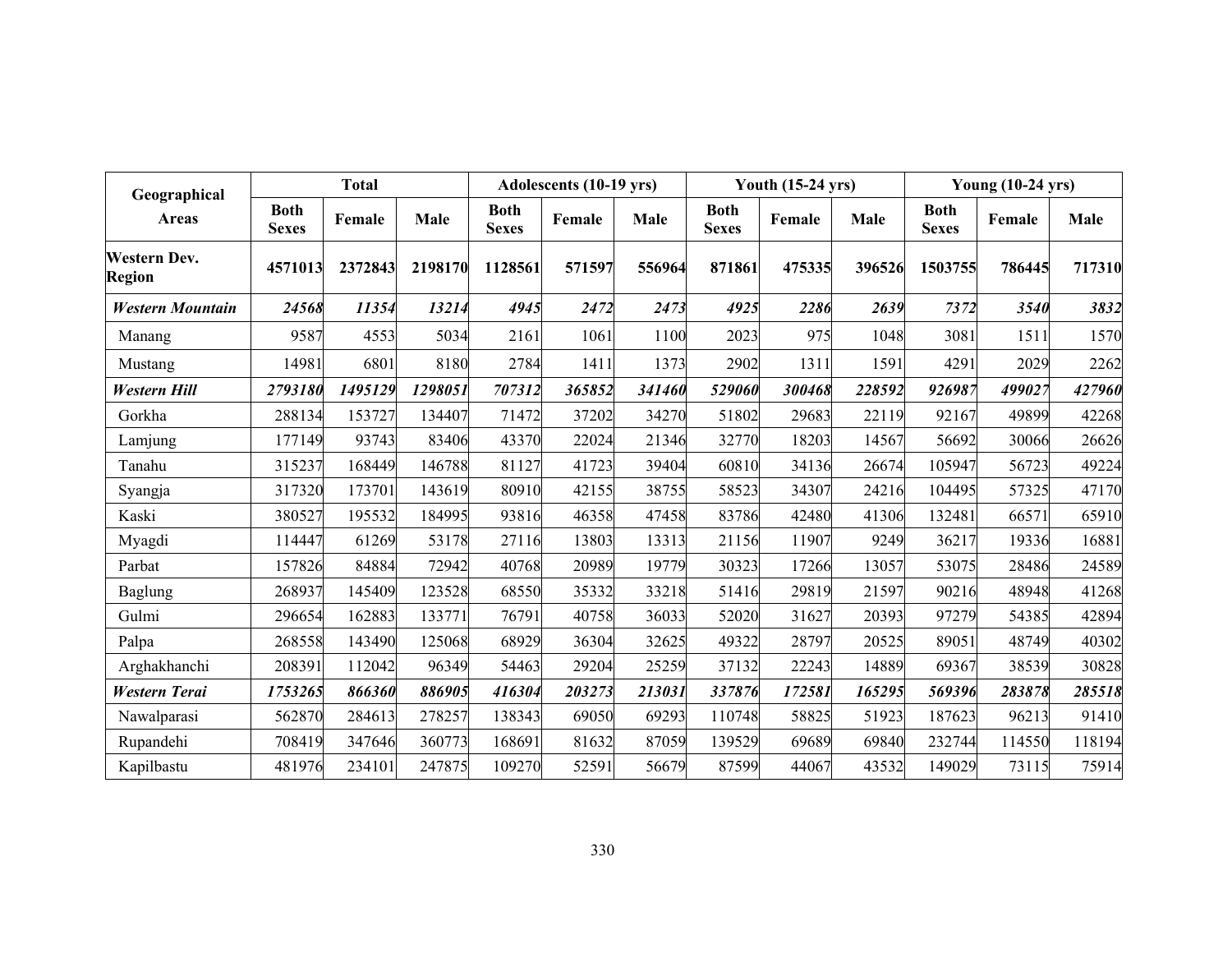| Geographical                      |                             | <b>Total</b> |         |                             | Adolescents (10-19 yrs) |        |                             | <b>Youth (15-24 yrs)</b> |             | <b>Young (10-24 yrs)</b>    |        |        |
|-----------------------------------|-----------------------------|--------------|---------|-----------------------------|-------------------------|--------|-----------------------------|--------------------------|-------------|-----------------------------|--------|--------|
| Areas                             | <b>Both</b><br><b>Sexes</b> | Female       | Male    | <b>Both</b><br><b>Sexes</b> | Female                  | Male   | <b>Both</b><br><b>Sexes</b> | Female                   | <b>Male</b> | <b>Both</b><br><b>Sexes</b> | Female | Male   |
| Mid-Western Dev.<br><b>Region</b> | 2707244                     | 1358171      | 1349073 | 660877                      | 332604                  | 328273 | 528506                      | 279148                   | 249358      | 901517                      | 461438 | 440079 |
| Mid-Western<br>Mountain           | 174867                      | 84584        | 90283   | 38065                       | 18418                   | 19647  | 31096                       | 15283                    | 15813       | 52832                       | 25694  | 27138  |
| Dolpa*                            | 22071                       | 10934        | 11137   | 4603                        | 2328                    | 2275   | 3869                        | 1955                     | 1914        | 6490                        | 3267   | 3223   |
| Jumla*                            | 69226                       | 33467        | 35759   | 16096                       | 7719                    | 8377   | 12808                       | 6365                     | 6443        | 22067                       | 10762  | 11305  |
| Kalikot*                          | 11510                       | 5219         | 6291    | 2558                        | 1193                    | 1365   | 2236                        | 1006                     | 1230        | 3691                        | 1672   | 2019   |
| Mugu*                             | 31465                       | 15331        | 16134   | 6367                        | 3142                    | 3225   | 5383                        | 2675                     | 2708        | 8921                        | 4387   | 4534   |
| Humla                             | 40595                       | 19633        | 20962   | 8441                        | 4036                    | 4405   | 6800                        | 3282                     | 3518        | 11663                       | 5606   | 6057   |
| Mid-Western Hill                  | 1301508                     | 662562       | 638946  | 316982                      | 161454                  | 155528 | 248544                      | 133873                   | 114671      | 430095                      | 223352 | 206743 |
| Pyuthan                           | 212484                      | 114094       | 98390   | 51888                       | 27808                   | 24080  | 35875                       | 21655                    | 14220       | 67174                       | 37340  | 29834  |
| Rolpa                             | 210004                      | 108412       | 101592  | 48886                       | 25305                   | 23581  | 37654                       | 20693                    | 16961       | 66059                       | 34939  | 31120  |
| Rukum                             | 188438                      | 93006        | 95432   | 45455                       | 22175                   | 23280  | 37428                       | 18881                    | 18547       | 63312                       | 31360  | 31952  |
| Salyan*                           | 60643                       | 29685        | 30958   | 14897                       | 7371                    | 7526   | 12514                       | 6328                     | 6186        | 20974                       | 10419  | 10555  |
| Surkhet*                          | 269870                      | 135929       | 133941  | 67940                       | 34478                   | 33462  | 56897                       | 30011                    | 26886       | 94042                       | 48371  | 45671  |
| Dilekh                            | 225201                      | 115076       | 110125  | 54698                       | 28001                   | 26697  | 41810                       | 22918                    | 18892       | 73221                       | 38402  | 34819  |
| Jajarkot                          | 134868                      | 66360        | 68508   | 33218                       | 16316                   | 16902  | 26366                       | 13387                    | 12979       | 45313                       | 22521  | 22792  |
| Mid-Western Terai                 | 1230869                     | 611025       | 619844  | 305830                      | 152732                  | 153098 | 248866                      | 129992                   | 118874      | 418590                      | 212392 | 206198 |
| Dang                              | 462380                      | 233422       | 228958  | 117092                      | 60011                   | 57081  | 93795                       | 50531                    | 43264       | 159655                      | 82980  | 76675  |
| Banke                             | 385840                      | 187609       | 198231  | 92159                       | 44531                   | 47628  | 76076                       | 38221                    | 37855       | 127117                      | 62564  | 64553  |
| Bardiya                           | 382649                      | 189994       | 192655  | 96579                       | 48190                   | 48389  | 78995                       | 41240                    | 37755       | 131818                      | 66848  | 64970  |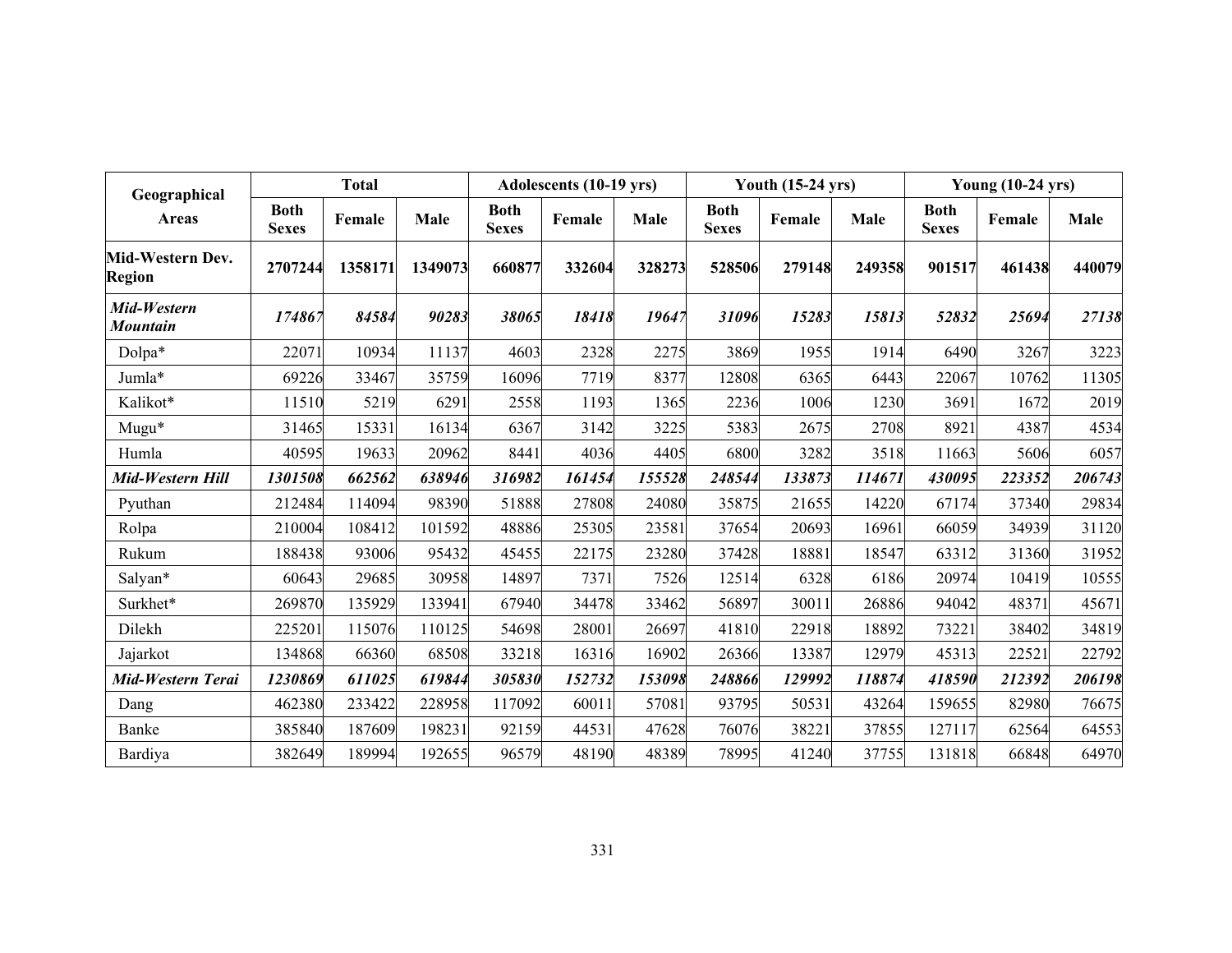| Geographical                      |                             | Total   |         |                             | Adolescents (10-19 yrs) |        |                             | <b>Youth (15-24 yrs)</b> |        | <b>Young (10-24 yrs)</b>    |        |        |
|-----------------------------------|-----------------------------|---------|---------|-----------------------------|-------------------------|--------|-----------------------------|--------------------------|--------|-----------------------------|--------|--------|
| <b>Areas</b>                      | <b>Both</b><br><b>Sexes</b> | Female  | Male    | <b>Both</b><br><b>Sexes</b> | Female                  | Male   | <b>Both</b><br><b>Sexes</b> | Female                   | Male   | <b>Both</b><br><b>Sexes</b> | Female | Male   |
| Far-Western Dev.<br><b>Region</b> | 2183175                     | 1101652 | 1081523 | 528260                      | 263764                  | 264496 | 420888                      | 219574                   | 201314 | 720819                      | 366211 | 354608 |
| <b>Far-Western</b><br>Mountain    | 389648                      | 199368  | 190280  | 89588                       | 45078                   | 44510  | 69439                       | 37092                    | 32347  | 121171                      | 62489  | 58682  |
| Bajura*                           | 100626                      | 50813   | 49813   | 22529                       | 11168                   | 11361  | 17523                       | 9115                     | 8408   | 30366                       | 15334  | 15032  |
| Bajhang                           | 167026                      | 86350   | 80676   | 38194                       | 19145                   | 19049  | 29414                       | 15824                    | 13590  | 51800                       | 26734  | 25066  |
| Darchaula                         | 121996                      | 62205   | 59791   | 28865                       | 14765                   | 14100  | 22502                       | 12153                    | 10349  | 39005                       | 20421  | 18584  |
| Far-Western Hill                  | 798931                      | 411909  | 387022  | 189775                      | 95435                   | 94340  | 147933                      | 78705                    | 69228  | 257106                      | 132299 | 124807 |
| Achham                            | 231285                      | 122287  | 108998  | 54545                       | 27552                   | 26993  | 41305                       | 22596                    | 18709  | 72736                       | 37902  | 34834  |
| Doti                              | 207066                      | 103545  | 103521  | 47824                       | 23411                   | 24413  | 39320                       | 19683                    | 19637  | 66479                       | 32919  | 33560  |
| Dadeldhura                        | 126162                      | 65197   | 60965   | 30679                       | 15561                   | 15118  | 23520                       | 12767                    | 10753  | 41388                       | 21550  | 19838  |
| Baitadi                           | 234418                      | 120880  | 113538  | 56727                       | 28911                   | 27816  | 43788                       | 23659                    | 20129  | 76503                       | 39928  | 36575  |
| Far-Western Terai                 | 994596                      | 490375  | 504221  | 248897                      | 123251                  | 125646 | 203516                      | 103777                   | 99739  | 342542                      | 171423 | 171119 |
| Kailali                           | 616697                      | 304386  | 312311  | 154500                      | 76469                   | 78031  | 125474                      | 64271                    | 61203  | 212062                      | 106269 | 105793 |
| Kanchanpur*                       | 377899                      | 185989  | 191910  | 94397                       | 46782                   | 47615  | 78042                       | 39506                    | 38536  | 130480                      | 65154  | 65326  |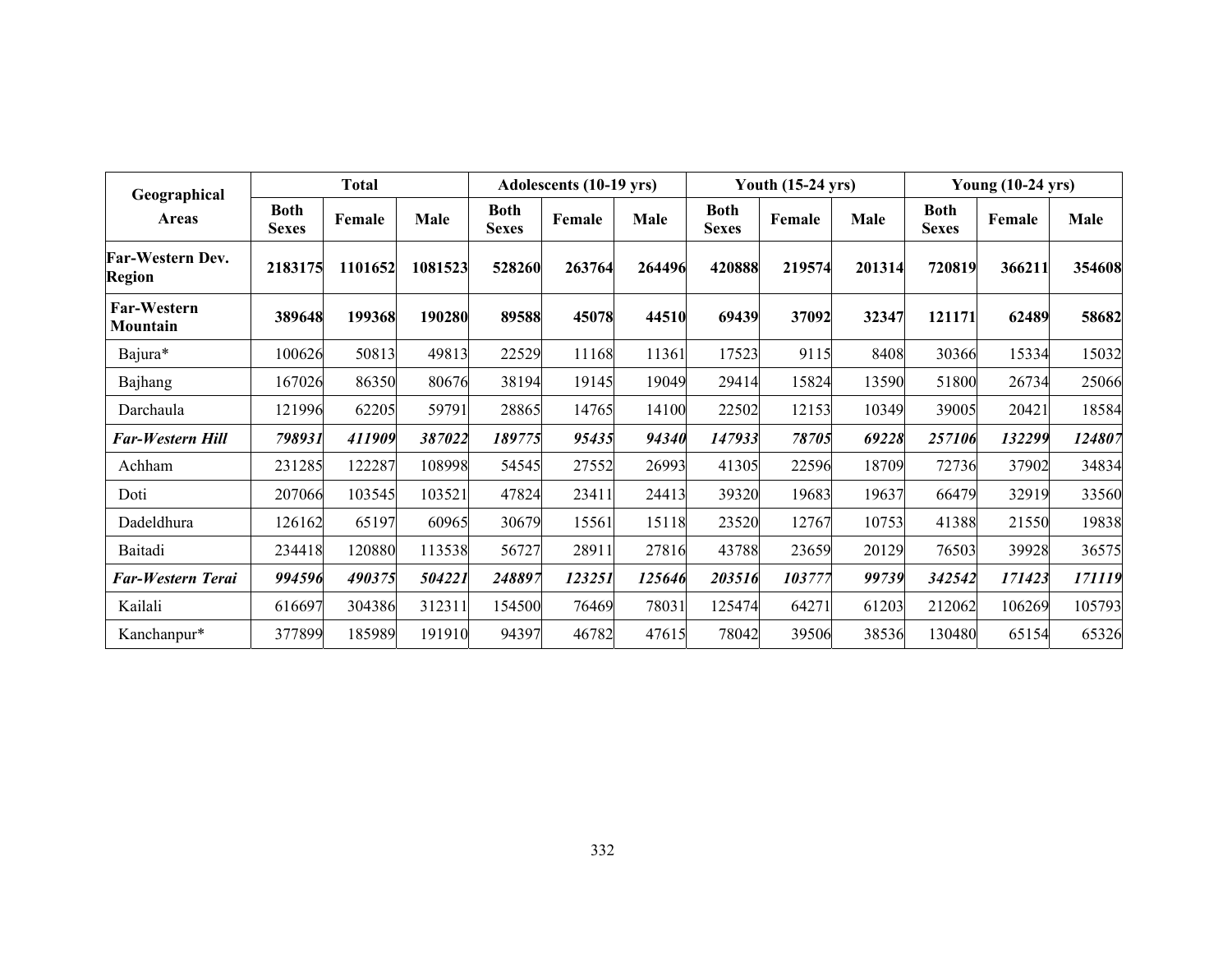|                  |              | Adolescents (10-19 yrs) |       |              | <b>Youth (15-24 yrs)</b> |       |              | <b>Young (10-24 yrs)</b> |       |
|------------------|--------------|-------------------------|-------|--------------|--------------------------|-------|--------------|--------------------------|-------|
| <b>Districts</b> | <b>Total</b> | Female                  | Male  | <b>Total</b> | Female                   | Male  | <b>Total</b> | Female                   | Male  |
| Nepal            | 23.62        | 23.30                   | 23.94 | 19.38        | 19.98                    | 18.77 | 32.49        | 32.71                    | 32.28 |
| Taplejung        | 24.62        | 24.53                   | 24.72 | 19.41        | 20.07                    | 18.72 | 33.03        | 33.56                    | 32.49 |
| Panchthar        | 25.44        | 25.11                   | 25.79 | 19.47        | 20.12                    | 18.80 | 33.71        | 34.02                    | 33.39 |
| Ilam             | 25.29        | 25.53                   | 25.04 | 21.24        | 22.03                    | 20.46 | 34.91        | 35.62                    | 34.20 |
| Jhapa*           | 24.15        | 24.15                   | 24.15 | 21.94        | 23.01                    | 20.86 | 34.34        | 35.12                    | 33.55 |
| Morang           | 23.74        | 23.43                   | 24.05 | 20.85        | 21.49                    | 20.22 | 33.33        | 33.65                    | 33.02 |
| Sunsari          | 23.08        | 22.74                   | 23.41 | 19.61        | 20.22                    | 19.00 | 32.32        | 32.66                    | 31.99 |
| Dhankuta         | 24.43        | 24.09                   | 24.77 | 20.69        | 21.15                    | 20.21 | 33.55        | 33.69                    | 33.39 |
| Terhathum        | 25.38        | 24.76                   | 26.03 | 20.43        | 20.58                    | 20.26 | 34.25        | 34.01                    | 34.50 |
| Sankhuwasabha    | 25.18        | 24.84                   | 25.54 | 19.77        | 20.38                    | 19.13 | 33.50        | 33.75                    | 33.24 |
| Bhojpur          | 25.63        | 25.25                   | 26.04 | 19.42        | 20.23                    | 18.55 | 33.50        | 33.80                    | 33.17 |
| Solukhumbu       | 24.92        | 25.00                   | 24.84 | 19.13        | 19.82                    | 18.41 | 33.02        | 33.58                    | 32.46 |
| Okhaldhunga      | 24.89        | 24.26                   | 25.58 | 18.09        | 18.93                    | 17.18 | 32.28        | 32.45                    | 32.10 |
| Khotang          | 25.25        | 24.78                   | 25.73 | 18.81        | 19.55                    | 18.04 | 32.99        | 33.11                    | 32.85 |
| Udayapur         | 25.41        | 25.36                   | 25.46 | 19.42        | 19.99                    | 18.84 | 33.81        | 34.12                    | 33.50 |
| Saptari          | 20.70        | 20.21                   | 21.17 | 16.88        | 17.29                    | 16.49 | 28.70        | 28.80                    | 28.61 |
| Siraha*          | 20.66        | 19.71                   | 21.56 | 16.78        | 16.86                    | 16.71 | 28.71        | 28.23                    | 29.16 |
| Dhanusa          | 20.50        | 19.26                   | 21.64 | 16.67        | 16.28                    | 17.03 | 28.57        | 27.65                    | 29.41 |
| Mahottari        | 20.42        | 19.15                   | 21.59 | 16.39        | 15.95                    | 16.80 | 28.27        | 27.23                    | 29.24 |
| Sarlahi          | 21.00        | 19.99                   | 21.95 | 16.90        | 16.83                    | 16.97 | 29.09        | 28.52                    | 29.63 |
| Sindhuli*        | 24.73        | 24.72                   | 24.75 | 19.04        | 19.74                    | 18.33 | 33.06        | 33.43                    | 32.69 |
| Ramechhap        | 24.90        | 24.39                   | 25.47 | 17.30        | 18.14                    | 16.37 | 31.86        | 31.97                    | 31.73 |
| Dolakha*         | 24.94        | 24.39                   | 25.51 | 19.33        | 19.41                    | 19.25 | 33.28        | 32.95                    | 33.63 |
| Sindhupalchok*   | 23.88        | 23.80                   | 23.95 | 18.47        | 19.09                    | 17.84 | 32.16        | 32.48                    | 31.83 |
| Kavre            | 25.22        | 24.87                   | 25.59 | 19.86        | 20.59                    | 19.11 | 34.04        | 34.22                    | 33.85 |
| Lalitpur         | 22.59        | 22.77                   | 22.43 | 23.35        | 23.64                    | 23.06 | 34.52        | 34.82                    | 34.24 |
| Bhaktapur        | 24.18        | 24.22                   | 24.14 | 24.09        | 24.31                    | 23.87 | 36.07        | 36.35                    | 35.81 |
| Kathmandu        | 22.21        | 22.49                   | 21.96 | 24.95        | 24.80                    | 25.08 | 35.55        | 35.74                    | 35.39 |
| Nuwakot          | 25.01        | 25.04                   | 24.98 | 19.30        | 19.91                    | 18.69 | 33.38        | 33.77                    | 32.98 |
| Rasuwa           | 22.28        | 22.89                   | 21.72 | 18.64        | 19.22                    | 18.11 | 31.27        | 31.98                    | 30.62 |
| <b>Dhading</b>   | 24.55        | 24.74                   | 24.36 | 19.03        | 20.09                    | 17.93 | 32.84        | 33.72                    | 31.93 |
| Makwanpur        | 24.88        | 25.03                   | 24.73 | 19.61        | 20.24                    | 19.00 | 33.70        | 34.22                    | 33.20 |
| Rautahat         | 20.04        | 19.08                   | 20.93 | 16.79        | 16.98                    | 16.61 | 28.17        | 27.79                    | 28.53 |
| Bara             | 21.51        | 20.88                   | 22.10 | 17.63        | 17.87                    | 17.41 | 29.81        | 29.59                    | 30.02 |
| Parsa            | 21.65        | 20.84                   | 22.39 | 17.73        | 17.72                    | 17.74 | 29.98        | 29.59                    | 30.32 |
| Chitawan         | 24.77        | 24.83                   | 24.70 | 21.51        | 22.45                    | 20.57 | 34.77        | 35.41                    | 34.13 |
| Gorkha           | 24.81        | 24.20                   | 25.50 | 17.98        | 19.31                    | 16.46 | 31.99        | 32.46                    | 31.45 |
| Lamjung          | 24.48        | 23.49                   | 25.59 | 18.50        | 19.42                    | 17.47 | 32.00        | 32.07                    | 31.92 |

**Table 21.2: Percentage distribution of adolescents, youth and young population by districts, Nepal,2001**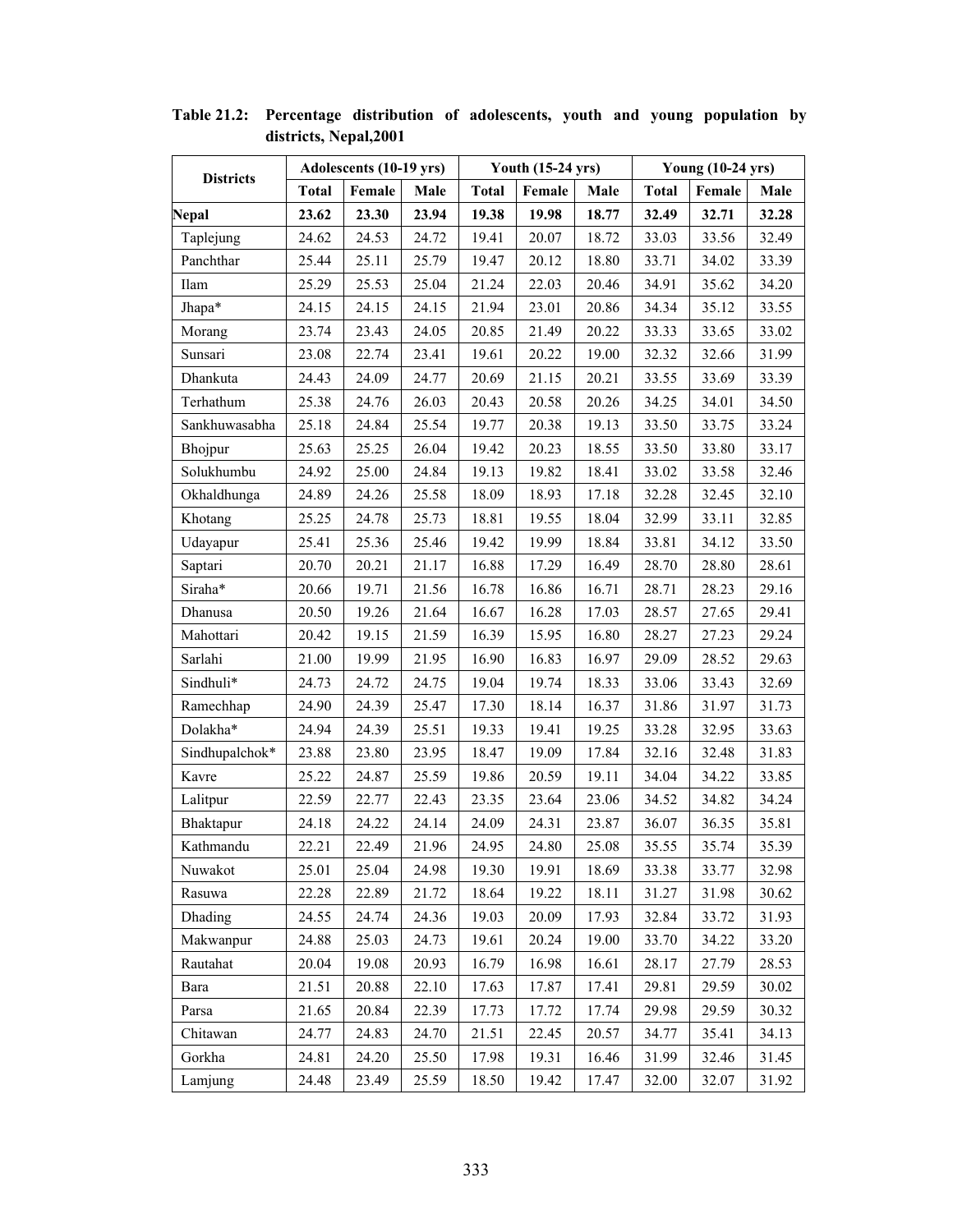|                  |       | Adolescents (10-19 yrs) |       |       | <b>Youth (15-24 yrs)</b> |       |       | <b>Young (10-24 yrs)</b> |       |
|------------------|-------|-------------------------|-------|-------|--------------------------|-------|-------|--------------------------|-------|
| <b>Districts</b> | Total | Female                  | Male  | Total | Female                   | Male  | Total | Female                   | Male  |
| Tanahu           | 25.74 | 24.77                   | 26.84 | 19.29 | 20.26                    | 18.17 | 33.61 | 33.67                    | 33.53 |
| Syangja          | 25.50 | 24.27                   | 26.98 | 18.44 | 19.75                    | 16.86 | 32.93 | 33.00                    | 32.84 |
| Kaski            | 24.65 | 23.71                   | 25.65 | 22.02 | 21.73                    | 22.33 | 34.82 | 34.05                    | 35.63 |
| Manang           | 22.54 | 23.30                   | 21.85 | 21.10 | 21.41                    | 20.82 | 32.14 | 33.19                    | 31.19 |
| Mustang          | 18.58 | 20.75                   | 16.78 | 19.37 | 19.28                    | 19.45 | 28.64 | 29.83                    | 27.65 |
| Myagdi           | 23.69 | 22.53                   | 25.03 | 18.49 | 19.43                    | 17.39 | 31.65 | 31.56                    | 31.74 |
| Parbat           | 25.83 | 24.73                   | 27.12 | 19.21 | 20.34                    | 17.90 | 33.63 | 33.56                    | 33.71 |
| Baglung          | 25.49 | 24.30                   | 26.89 | 19.12 | 20.51                    | 17.48 | 33.55 | 33.66                    | 33.41 |
| Gulmi            | 25.89 | 25.02                   | 26.94 | 17.54 | 19.42                    | 15.24 | 32.79 | 33.39                    | 32.07 |
| Palpa            | 25.67 | 25.30                   | 26.09 | 18.37 | 20.07                    | 16.41 | 33.16 | 33.97                    | 32.22 |
| Nawalparasi      | 24.58 | 24.26                   | 24.90 | 19.68 | 20.67                    | 18.66 | 33.33 | 33.80                    | 32.85 |
| Rupandehi        | 23.81 | 23.48                   | 24.13 | 19.70 | 20.05                    | 19.36 | 32.85 | 32.95                    | 32.76 |
| Kapilbastu       | 22.67 | 22.47                   | 22.87 | 18.17 | 18.82                    | 17.56 | 30.92 | 31.23                    | 30.63 |
| Arghakhanchi     | 26.14 | 26.07                   | 26.22 | 17.82 | 19.85                    | 15.45 | 33.29 | 34.40                    | 32.00 |
| Pyuthan          | 24.42 | 24.37                   | 24.47 | 16.88 | 18.98                    | 14.45 | 31.61 | 32.73                    | 30.32 |
| Rolpa            | 23.28 | 23.34                   | 23.21 | 17.93 | 19.09                    | 16.70 | 31.46 | 32.23                    | 30.63 |
| Rukum            | 24.12 | 23.84                   | 24.39 | 19.86 | 20.30                    | 19.43 | 33.60 | 33.72                    | 33.48 |
| Salyan*          | 24.57 | 24.83                   | 24.31 | 20.64 | 21.32                    | 19.98 | 34.59 | 35.10                    | 34.09 |
| Dang             | 25.32 | 25.71                   | 24.93 | 20.29 | 21.65                    | 18.90 | 34.53 | 35.55                    | 33.49 |
| Banke            | 23.89 | 23.74                   | 24.03 | 19.72 | 20.37                    | 19.10 | 32.95 | 33.35                    | 32.56 |
| Bardiya          | 25.24 | 25.36                   | 25.12 | 20.64 | 21.71                    | 19.60 | 34.45 | 35.18                    | 33.72 |
| Surkhet*         | 25.18 | 25.36                   | 24.98 | 21.08 | 22.08                    | 20.07 | 34.85 | 35.59                    | 34.10 |
| Dailekh          | 24.29 | 24.33                   | 24.24 | 18.57 | 19.92                    | 17.16 | 32.51 | 33.37                    | 31.62 |
| Jajarkot         | 24.63 | 24.59                   | 24.67 | 19.55 | 20.17                    | 18.95 | 33.60 | 33.94                    | 33.27 |
| Dolpa*           | 20.86 | 21.29                   | 20.43 | 17.53 | 17.88                    | 17.19 | 29.41 | 29.88                    | 28.94 |
| Jumla*           | 23.25 | 23.06                   | 23.43 | 18.50 | 19.02                    | 18.02 | 31.88 | 32.16                    | 31.61 |
| Kalikot*         | 22.22 | 22.86                   | 21.70 | 19.43 | 19.28                    | 19.55 | 32.07 | 32.04                    | 32.09 |
| $Mugu*$          | 20.24 | 20.49                   | 19.99 | 17.11 | 17.45                    | 16.78 | 28.35 | 28.62                    | 28.10 |
| Humla            | 20.79 | 20.56                   | 21.01 | 16.75 | 16.72                    | 16.78 | 28.73 | 28.55                    | 28.90 |
| Bajura*          | 22.39 | 21.98                   | 22.81 | 17.41 | 17.94                    | 16.88 | 30.18 | 30.18                    | 30.18 |
| Bajhang          | 22.87 | 22.17                   | 23.61 | 17.61 | 18.33                    | 16.85 | 31.01 | 30.96                    | 31.07 |
| Achham           | 23.58 | 22.53                   | 24.76 | 17.86 | 18.48                    | 17.16 | 31.45 | 30.99                    | 31.96 |
| Kailali          | 25.05 | 25.12                   | 24.99 | 20.35 | 21.11                    | 19.60 | 34.39 | 34.91                    | 33.87 |
| Kanchanpur*      | 24.98 | 25.15                   | 24.81 | 20.65 | 21.24                    | 20.08 | 34.53 | 35.03                    | 34.04 |
| Doti             | 23.10 | 22.61                   | 23.58 | 18.99 | 19.01                    | 18.97 | 32.11 | 31.79                    | 32.42 |
| Dadeldhura       | 24.32 | 23.87                   | 24.80 | 18.64 | 19.58                    | 17.64 | 32.81 | 33.05                    | 32.54 |
| Baitadi          | 24.20 | 23.92                   | 24.50 | 18.68 | 19.57                    | 17.73 | 32.64 | 33.03                    | 32.21 |
| Darchula         | 23.66 | 23.74                   | 23.58 | 18.44 | 19.54                    | 17.31 | 31.97 | 32.83                    | 31.08 |

Source : CBS, 2002

\* All households were not covered due to insurgency problems during census taking period.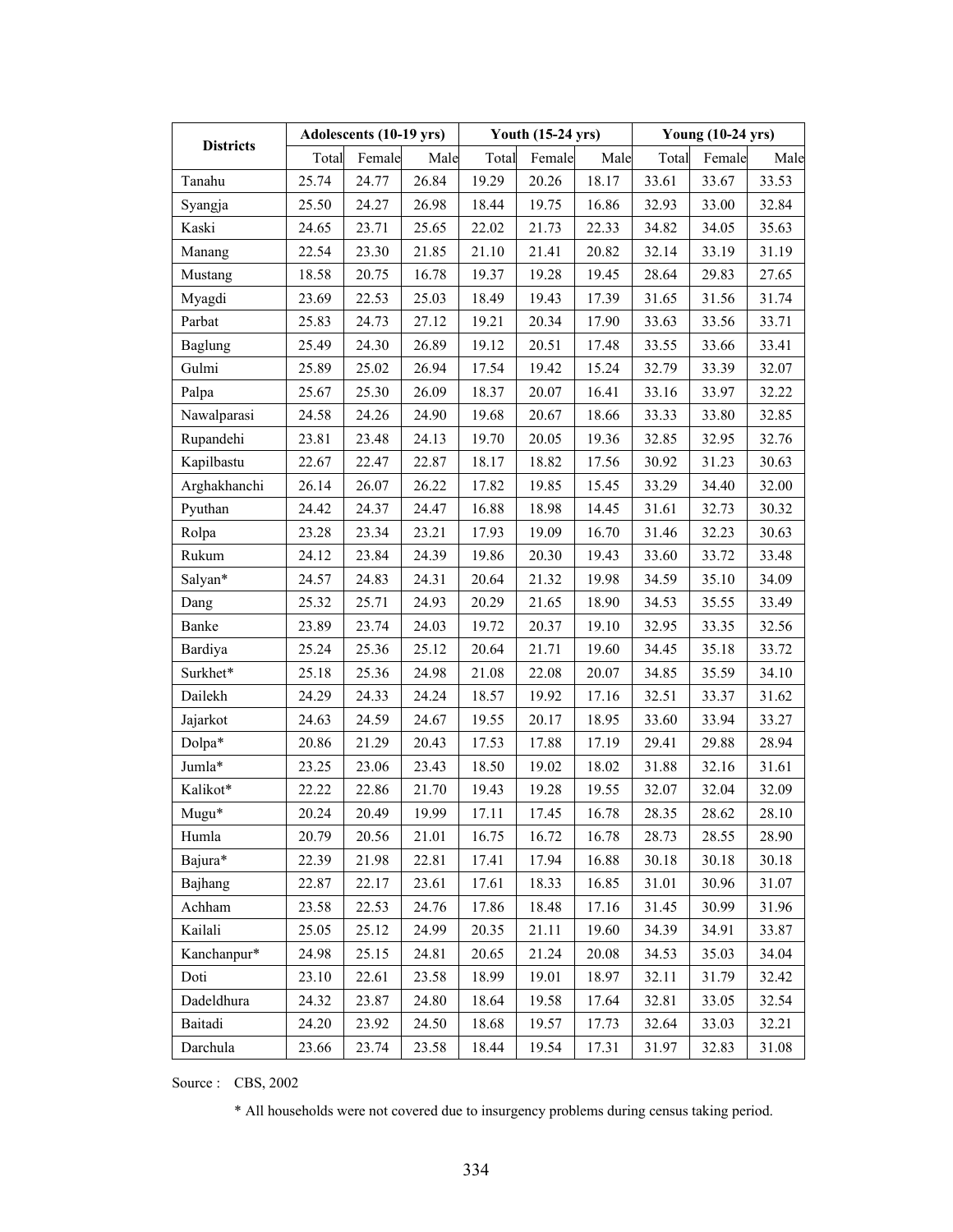Table 21.1 presents the distribute number and table 21.2 presents the percentage distribution of adolescents, youth and young population in the 75 districts of Nepal. About one fourth of the total population of Nepal is adolescents (23.6), about one fifth is youth (19.4) and about one third (32.5 percent) is young population in Nepal indicating a high number of young people in Nepal's population composition. It is also seen that there is no substantial differential by sex that is to say the proportion of males is almost identical to the proportion of females.

A reduction in infant and child mortality followed by a drop in fertility resulted in increase in young population in Nepal. It is argued that the timing and magnitude of population growth and the ensuing fertility decline have been crucial factors for size and duration of adolescents and young adult in the population (Xenos et.al, 1999). These populations are special concern to policy makers simply because the basic needs for these populations such as education, health, and employment programs need to expand to meet the needs of these growing groups. These groups are also important from the demographic point of view since they are in their prime reproductive years and they are potential for future population growth. Higher the number of these groups higher will be the number of births even in a case of low fertility rates.

|                                            | <b>Adolescent</b>             |                                             | Youth                         | Young                                       |            |  |  |
|--------------------------------------------|-------------------------------|---------------------------------------------|-------------------------------|---------------------------------------------|------------|--|--|
| <b>Districts</b>                           | Percentage                    | <b>Districts</b>                            | Percentage                    | <b>Districts</b>                            | Percentage |  |  |
| Argakhachi                                 | 26.14                         | Kathmandu                                   | 24.95                         | Bhaktapur                                   | 36.07      |  |  |
| Gulmi                                      | 25.89                         | <b>Bhaktapur</b>                            | 24.09                         | Kathmandu                                   | 35.55      |  |  |
| Parbat                                     | 25.83                         | Lalitpur                                    | 23.35                         | Illam                                       | 34.91      |  |  |
| Tanahu                                     | 25.74                         | Kaski                                       | 22.02                         | Surkhet                                     | 34.85      |  |  |
| Palpa                                      | 25.67                         | Jhapa                                       | 21.94                         | Kaski                                       | 34.82      |  |  |
| National Average 23.62                     |                               | National Average 19.34                      |                               | National Average 32.49                      |            |  |  |
| Less than national average 25<br>districts |                               | districts                                   | Less than national average 44 | Less than national average 31<br>districts  |            |  |  |
| districts                                  | More than national average 50 | More than national average.<br>31 districts |                               | More than national average.<br>44 districts |            |  |  |

**Table 21.3: Percent distribution of highest five districts of adolescent, youth and young population ,Nepal, 2001.** 

Source : CBS, 2002.

Table 21.3 shows highest five districts according to the percentage distribution of adolescents, youth and young people in Nepal. Among 75 districts, Arghakhanchi district has the highest number of adolescents followed by Gulmi and Parbat. Similarly Kathmandu has the highest number of youth followed by Bhaktapur and Lalitpur and Bhaktapur has the highest number of young people followed by Kathmandu and Illam.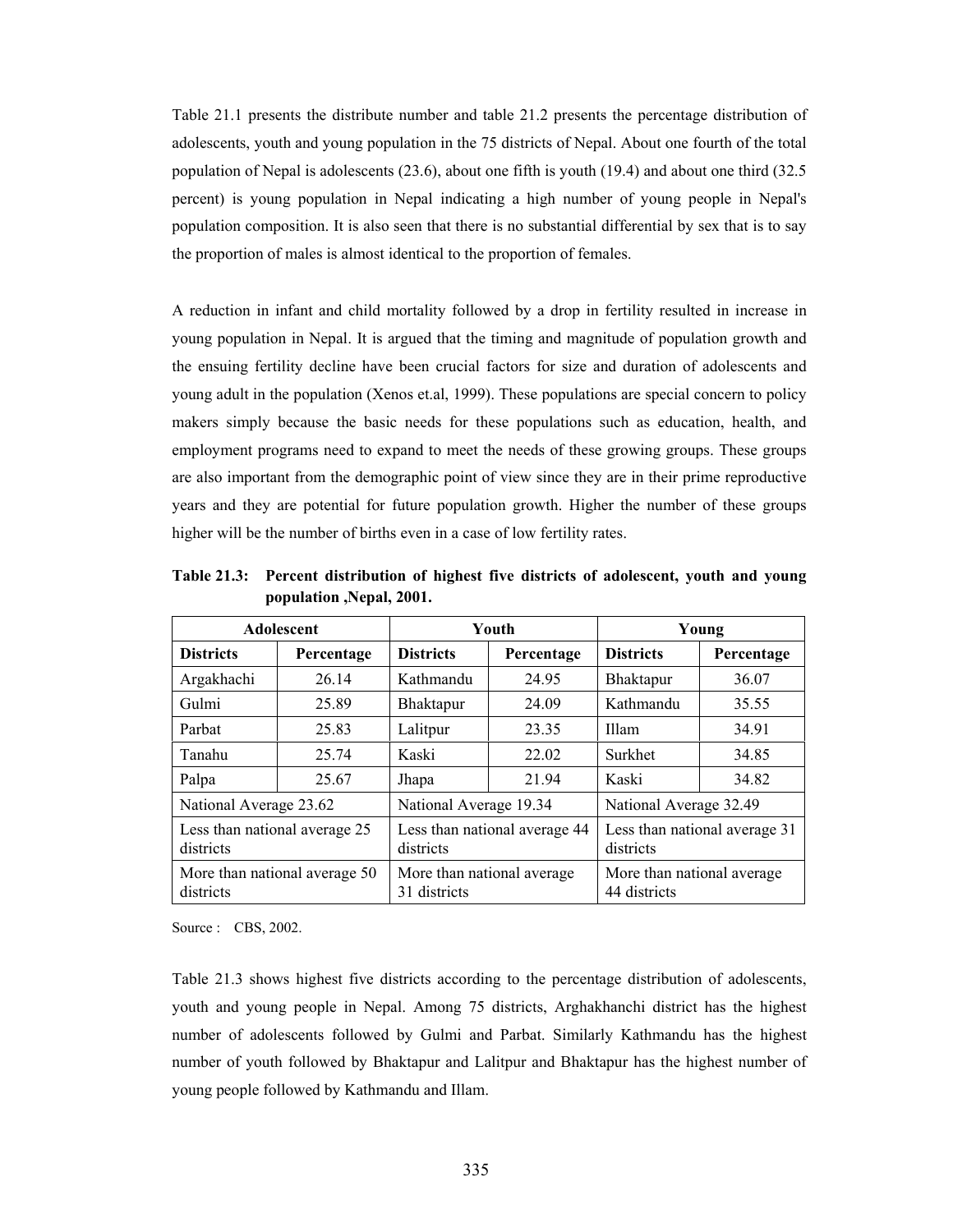|                  | <b>Adolescent</b> |                  | Youth      |                  | Young      |
|------------------|-------------------|------------------|------------|------------------|------------|
| <b>Districts</b> | Percentage        | <b>Districts</b> | Percentage | <b>Districts</b> | Percentage |
| Mustang          | 18.58             | Mahottari        | 16.39      | Rautahat         | 28.17      |
| Rautahat         | 20.04             | <b>Dhanusa</b>   | 16.69      | Mahottari        | 28.27      |
| Mugu             | 20.24             | Humla            | 16.75      | Mugu             | 28.35      |
| Mahottari        | 20.42             | Siraha           | 16.78      | Dhanusha         | 28.57      |
| Dhanusa          | 20.50             | Rautahat         | 16.79      | Mustang          | 28.64      |
| Nepal            | 23.62             |                  | 19.38      |                  | 32.49      |

**Table 21.4 : Percent distribution of lowest five districts of adolescent, youth and young population ,Nepal ,2001** 

Source : CBS, 2002.

Table 21.4 presents the percentage distribution of lowest five districts in Nepal. Among 75 districts, Rautahat has the lowest number of young people (28.2 percent) followed by Mahottari (28.3) and Mugu (28.4). Similarly, Mustang district has the lowest percentage of adolescents whereas Mahottari has the lowest percentage of youth among districts in Nepal. Altogether 50 districts of Nepal have more than the national average (23.6) adolescents whereas 31districts have more than national average youth and 44 districts have more than national average young people in Nepal (Table 21.2) .

It is interesting to note that youth populations are more in dense populated districts and which have big cities such as Kathmandu, Bhaktapur, Lalitpur, Kaski and Jhapa. It is argued that youth are opportunity oriented and they move for opportunity and this is also the case in Nepal that youth are more mobile to urban centers in Nepal.

It is also interesting to note here that among highest five districts Kathmandu, Bhaktapur and Kaski districts have higher number of both youth and young populations. However, among lowest five districts, except Humla and Siraha all other districts have lowest number of adolescents, youth and young people.

**Table 21.5: Percent distribution of adolescent, youth and young, Nepal 1952/54- 2001.** 

|                          | 1952/54 |       | 1961  |                 | 1971 |      | 1981 |      | 1991 |                                                                         | 2001 |      |
|--------------------------|---------|-------|-------|-----------------|------|------|------|------|------|-------------------------------------------------------------------------|------|------|
|                          |         |       |       |                 |      |      |      |      |      | Male Female Male Female Male Female Male Female Male Female Male Female |      |      |
| Adolescent 22.15   19.83 |         |       |       | $20.96$   18.76 | 21.5 | 19.1 | 20.9 | 19.4 | 22.6 | 22.0                                                                    | 23.9 | 23.3 |
| Youth                    | 18.31   | 18.64 | 16.69 | 17.22           | 17.4 | 17.5 | 17.3 | 18.1 | 17.4 | 19.2                                                                    | 18.8 | 20.1 |
| Young                    | 30.57   | 29.09 | 28.85 | 27.61           | 29.5 | 27.9 | 29.2 | 28.9 | 30.5 | 31.3                                                                    | 32.3 | 32.7 |

Source : CBS, 1987, 1995 and 2002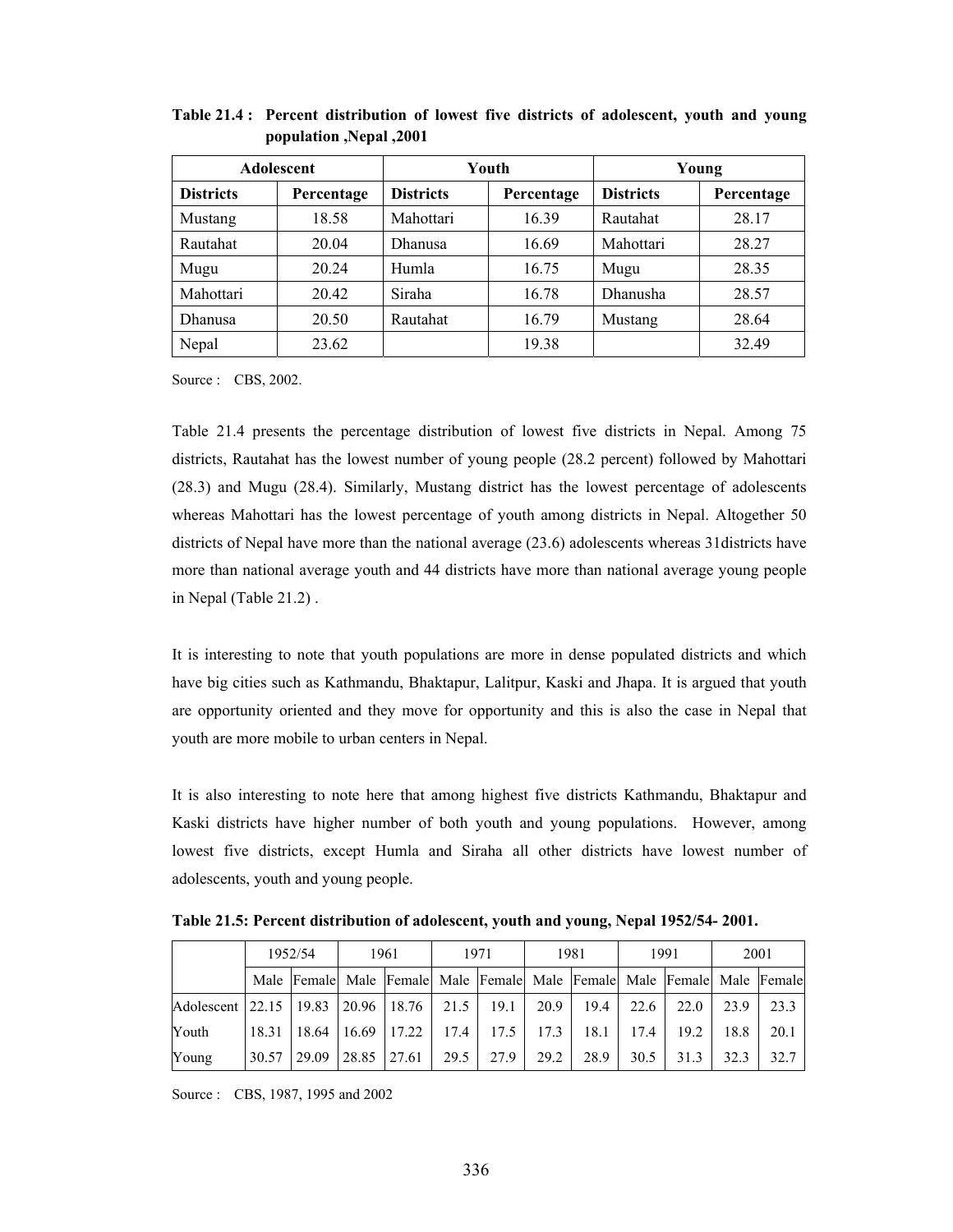Table 21.5 shows trends in percentage distribution of adolescents, youth and young population in Nepal since 1952/54. It is seen that except in 1952/54 the percentage of these groups is increasing steadily except male in 1981. It is also worth noting that the information of the census 1952/54 is not comparable since the census was not taken in one point of time. That might be the reason that the percentage of these groups in 1952/54 is higher than other censuses in Nepal. Over the years the trend shows that the percentage of female adolescents is lower than their male counterparts. However, the situation is reverse in the case of youth. But the trend of young people is not clear. Up to 1981 the percentage of female is lower compared to male counterparts however, after 1991 the percentage of female is higher than their male counterparts. The percentage distribution is not substantially different among sex.

**Table 21.6: Percentage distribution of adolescents, youth, and young by urban and rural, Nepal, 2001.** 

| Area  |       | Adolescents |       |       | Youth  |       | Young |        |       |  |
|-------|-------|-------------|-------|-------|--------|-------|-------|--------|-------|--|
|       | Total | Female      | Male  | Total | Female | Male  | Total | Female | Male  |  |
| Nepal | 23.62 | 23.30       | 23.94 | 19.38 | 19.98  | 18.77 | 32.49 | 32.71  | 32.28 |  |
| Rural | 23.65 | 23.30       | 24.00 | 18.85 | 19.56  | 18.13 | 32.15 | 32.40  | 31.89 |  |
| Urban | 23.45 | 23.31       | 23.59 | 22.56 | 22.60  | 22.52 | 34.58 | 34.62  | 34.54 |  |

Source : CBS, 2002.

The urban rural differential is also important from the policy point of view. Table 21.6 presents the urban rural differential. Table 21.6 shows that there is no substantial difference in percentage of adolescents living in urban and rural areas of Nepal. However, there are more youth and young people in urban than in rural areas. Slightly higher number of adolescents is living in rural areas compared to their urban counterparts although the percentage is not significantly different. About 23 percent of youth are living in urban areas compared to 19 percent of their rural counterparts. Similarly, among young people, about 35 percent young is living in urban areas compared to 32 percent of their rural counterparts. Both youth and young people are concentrated in urban areas, which are the expected pattern since they are naturally opportunity seekers and high demanding and high aspiration groups. These groups move for opportunity, education and employment. These days these groups are more interested in jobs abroad and therefore they move to cities to look for that opportunity. Moreover, it is found in migration study that these age groups are the real mover than older groups. However, there is no remarkable difference among sex.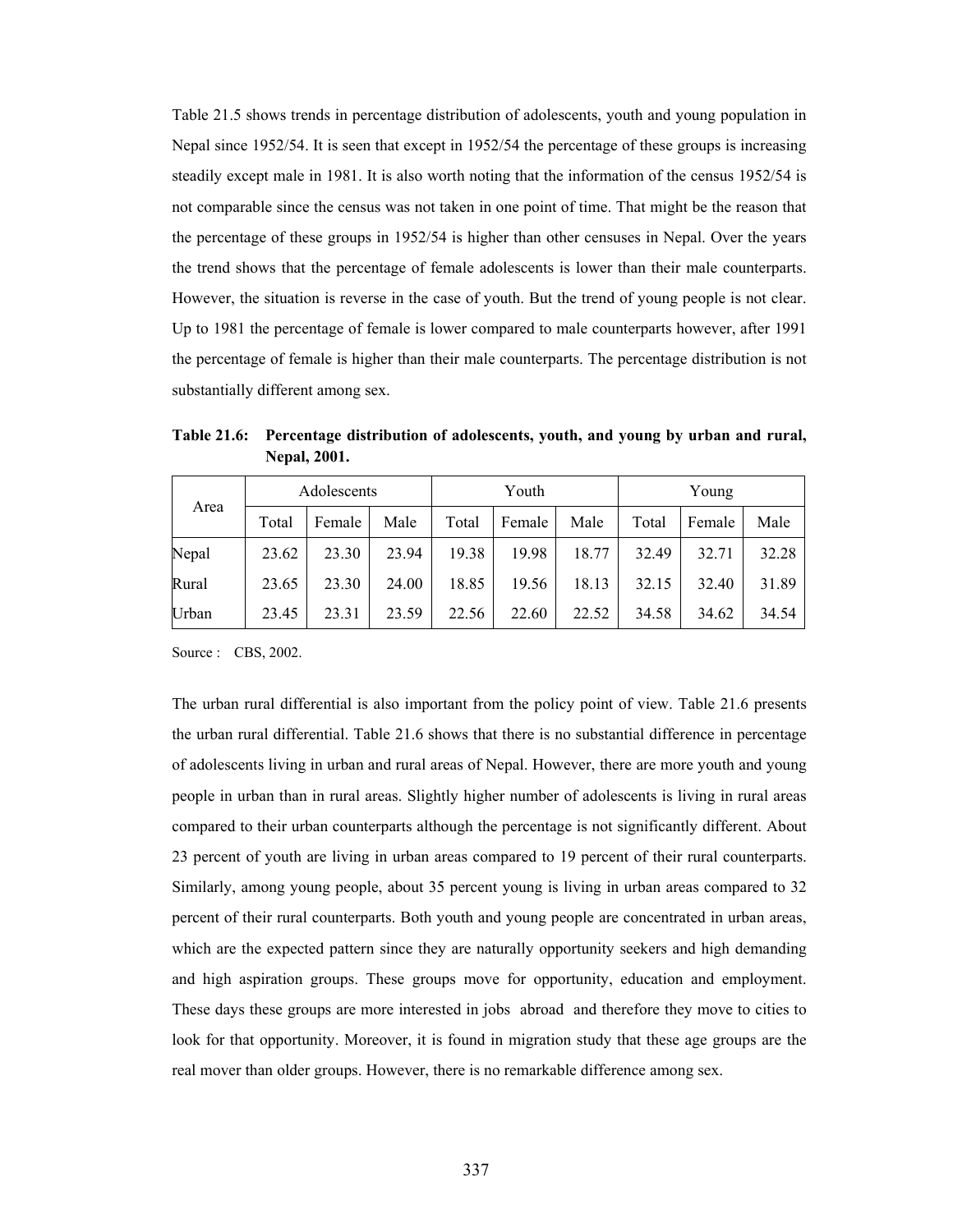|                | 1961  |       | 1971          |       |       | 1981                          |      | 1991 | 2001  |       |  |
|----------------|-------|-------|---------------|-------|-------|-------------------------------|------|------|-------|-------|--|
|                | Urban | Rural | Urban   Rural |       |       | Urban   Rural   Urban   Rural |      |      | Urban | Rural |  |
| Adoles<br>cent | 20.29 | 19.90 | 21.74         | 20.23 | 21.73 | 20.10                         | 23.5 | 22.1 | 23.45 | 23.65 |  |
| Youth          | 20.22 | 16.90 | 20.88         | 17.31 | 20.52 | 17.54                         | 21.1 | 17.8 | 22.56 | 18.85 |  |
| Young          | 30.67 | 28.23 | 32.07         | 28.54 | 32.07 | 28.89                         | 34.4 | 30.4 | 34.58 | 32.15 |  |

**Table 21.7: Trend in percent distribution of adolescent, youth and young for rural and urban Nepal 1961-2001** 

Source : CBS, 1987, 1995 and 2002.

Table 21.7 shows the trends in urban rural differences since 1961. It is seen that all these populations are increasing in both urban and rural areas. It is an expected pattern that these populations are higher in urban areas than their rural counterparts. The adolescents were just over one fifth in urban areas in 1961 that increased to 23 percent in 2001. Similarly, the young people were 31 percent in urban areas in 1961 that has gone up to 35 percent in 2001. In rural areas, one fifth of adolescents and over one sixth youth in 1961 have increased to about one fourth and about one fifth respectively in 2001. Twenty eight percent young people were in rural areas in 1961 that has increased to 32 percent in 2001. This trend indicates that these people are increasing in Nepal and they are more in urban areas. These situations warrant effective policy implications.

**Table 21.8: Percent distribution of adolescent, youth and young by sex for ecological regions, Nepal, 2001** 

|             | Adolescent   |       |        | Youth        |       |        | Young        |       |        |
|-------------|--------------|-------|--------|--------------|-------|--------|--------------|-------|--------|
| Area        | <b>Total</b> | Male  | Female | <b>Total</b> | Male  | Female | <b>Total</b> | Male  | Female |
| Nepal       | 23.62        | 23.94 | 23.30  | 19.38        | 18.77 | 19.98  | 32.49        | 32.28 | 32.71  |
| Mountain    | 23.70        | 23.86 | 23.54  | 18.62        | 18.05 | 19.19  | 32.01        | 31.73 | 32.28  |
| <b>Hill</b> | 24.53        | 24.82 | 24.25  | 20.01        | 19.27 | 20.71  | 33.55        | 33.27 | 33.81  |
| Terai       | 22.79        | 23.19 | 22.38  | 18.91        | 18.44 | 19.40  | 31.60        | 31.48 | 31.73  |

Source : CBS, 2002

Table 21.8 shows the situation of these populations in three ecological regions of Nepal. Nepal is divided into three broad ecological regions: Mountain, Hill, and Terai. It is documented in many researches that the demographic and socio-cultural differences in these regions are found significant. Therefore the demographic behaviors are also found significantly different in these regions. Among ecological regions the percentage of adolescent, youth and young is higher in Hill regions and lower in Terai regions except youth population.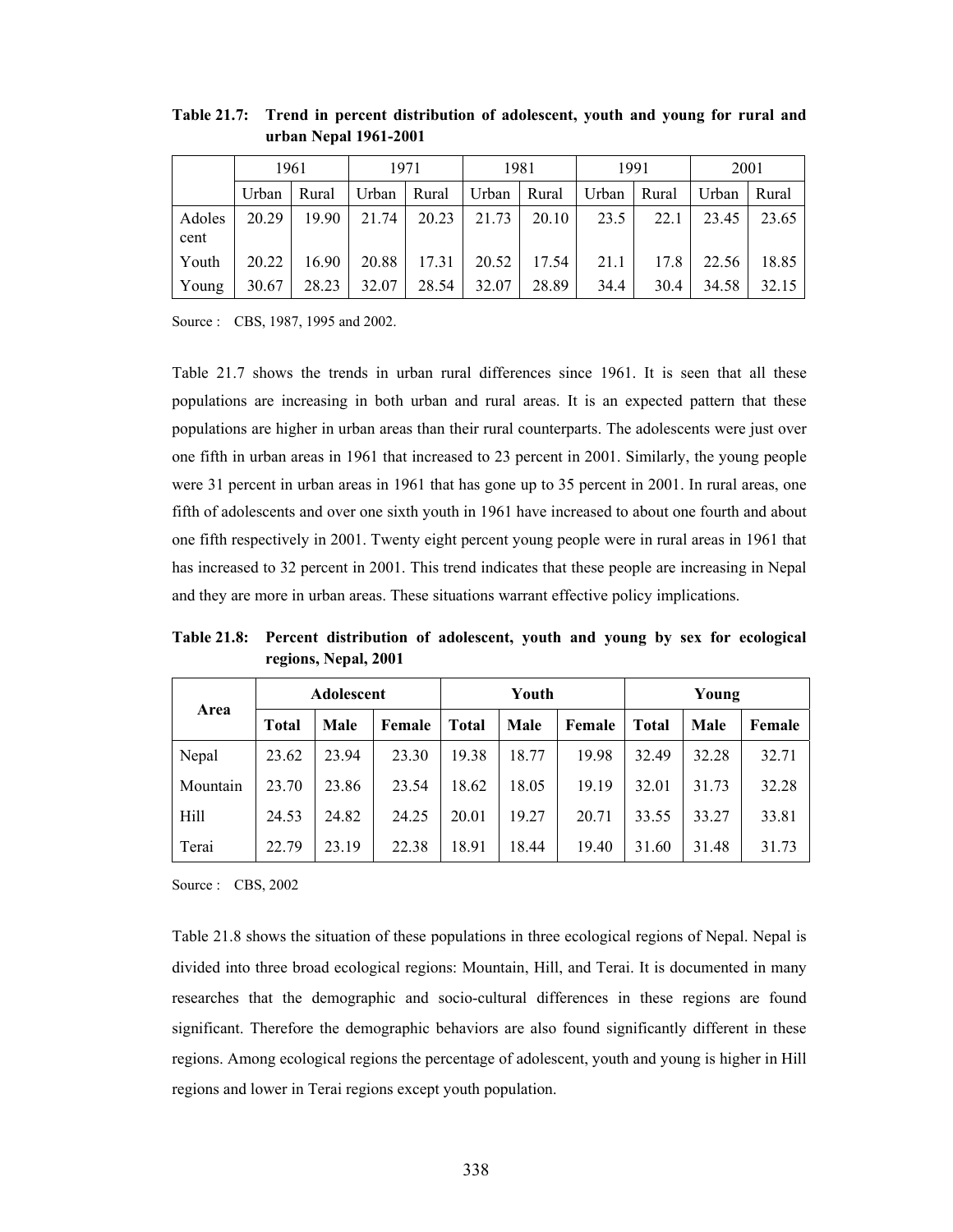### **21.3.1 Education**

It is well documented that education is the catalyst of change. Since education is one of the three components of 'human development', it changes the human behavior. Education is known to be an important indicator of socioeconomic development. Accordingly, an inverse relationship between education and fertility and age at marriage and positive relationship between education and contraceptive use have been the consistent findings in the literature. The education status of these groups has important policy implications. Table 21.9 presents the information on literacy status of these groups.

|            | Literate |      |        | Illiterate |      |        |  |
|------------|----------|------|--------|------------|------|--------|--|
|            | Total    | Male | Female | Total      | Male | Female |  |
| Adolescent | 76.7     | 83.2 | 70.0   | 23.3       | 16.8 | 30.0   |  |
| Youth      | 70.0     | 80.6 | 60.1   | 30.0       | 19.4 | 39.9   |  |
| Young      | 73.5     | 81.9 | 65.2   | 26.5       | 18.1 | 34.8   |  |

**Table 21.9: Percent distribution by literacy status of adolescents youth and young, Nepal 2001.** 

Source : CBS, 2002.

How to provide knowledge, skills and education to young people and empowering these people with information should also be one of the issues of young people focused policies. To address these issues, the literacy status of these groups is essential to understand. Table 21.9 shows that about 77 percent adolescents, 70 percent youth and 74 percent young people are literate in Nepal. It is also seen that more males are literate than their female counterparts. Table 21.9 shows that 83 percent males and 70 percent females are literate among adolescents and among youth 81 percent males and 60 percent females are literate. Among young people 82 percent males and 65 percent females are literate. Although the percentage differences between male and female in these groups are not substantial, the focus should be given to female education in Nepal. Table 21.9 shows that still a considerable proportion of young people are illiterate in Nepal. It is revealed that among these illiterate groups, females are more illiterate than their male counterparts. Since more than one fifth of these groups are still illiterate, they are not aware of their right to information and education that need to protect them against anti-social and risk-taking behavior. These groups should be focused in any program and policies.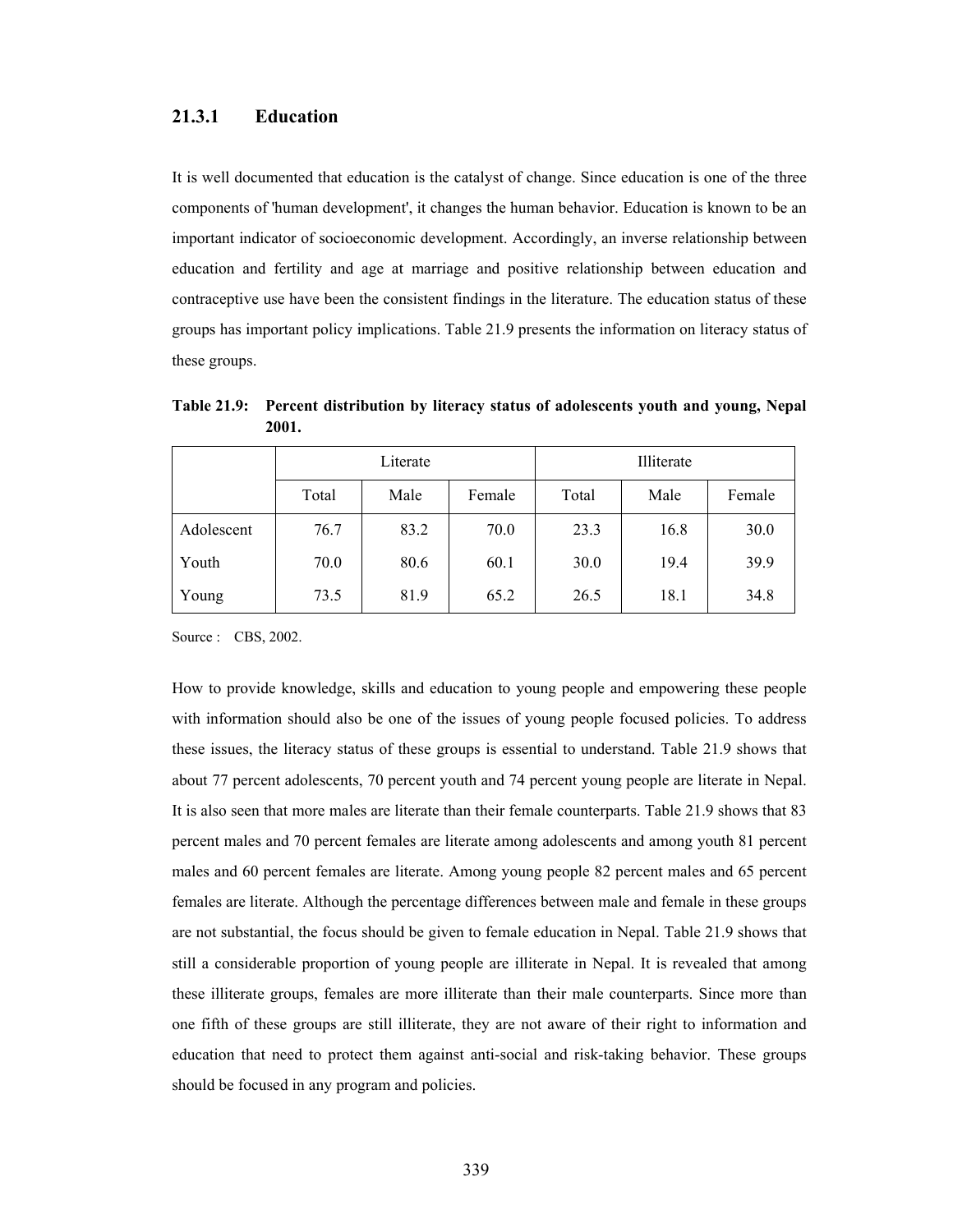|                              |                             | <b>Adolescents</b> |       |                             | Youth  |       |                             | Young  |       |
|------------------------------|-----------------------------|--------------------|-------|-----------------------------|--------|-------|-----------------------------|--------|-------|
| <b>Educational</b>           | $(10-19 \text{ yrs})$       |                    |       | $(15-24 \text{ yrs})$       |        |       | $(10-24 \text{ yrs})$       |        |       |
| <b>Attainment</b>            | <b>Both</b><br><b>Sexes</b> | Female             | Male  | <b>Both</b><br><b>Sexes</b> | Female | Male  | <b>Both</b><br><b>Sexes</b> | Female | Male  |
| No Schooling                 | 2.43                        | 3.15               | 1.84  | 3.30                        | 4.44   | 2.37  | 4.48                        | 6.28   | 3.05  |
| Primary $(1 - 5)$            | 50.95                       | 51.59              | 50.42 | 43.02                       | 43.98  | 42.24 | 20.20                       | 21.33  | 19.31 |
| Lower Secondary<br>$(6 - 7)$ | 28.70                       | 28.21              | 29.11 | 26.52                       | 26.25  | 26.73 | 28.68                       | 28.63  | 28.72 |
| Secondary<br>$(8 - 10)$      | 10.97                       | 10.62              | 11.25 | 12.90                       | 12.62  | 13.13 | 21.89                       | 21.56  | 22.15 |
| SLC and Above                | 6.39                        | 5.84               | 6.84  | 13.58                       | 12.00  | 14.85 | 23.89                       | 21.32  | 25.94 |
| Others                       | 0.06                        | 0.06               | 0.07  | 0.10                        | 0.08   | 0.12  | 0.14                        | 0.10   | 0.16  |
| Level Not Stated             | 0.50                        | 0.54               | 0.46  | 0.58                        | 0.62   | 0.55  | 0.72                        | 0.77   | 0.68  |

**Table 21.10: Educational attainments of ever-married men and women of age 10-24, 2001** 

Source : CBS 2001.

Table 21.10 presents the educational attainments by Adolescent, youth and young. According to the census 2001, 51 percent adolescent has completed their primary education. However only 6 percent adolescent have passed SLC and above. Among adolescent there is no significant difference between male and female in educational attainment. Among youth 50 percent have completed their primary education, however about 24 percent (23.89%) of young have been able to pass SLC examination. Likewise 43 percent and 14 percent youth have completed primary education and SLC respectively.

It is more likely that women do not go to school after marriage and this might be one of the reasons for low school attainment of females in Nepal. According to the study carried out by Thapa, et.al 1997, early marriage is a very important intervening factor adversely affecting schooling. The policy and programmatic implication is that marriage, especially female's need to delay to have a considerable positive effect on schooling of females.

## **21.3.2 Marriage**

Marriage is not a biological event like birth or death, rather it is a social event that is determined by the society within which it occurs. Age at marriage is an especially important variable affecting fertility in a society where fertility out of wedlock is strongly disapproved of and marital dissolution is insignificant. Therefore it is an especially important variable shaping the fertility level in Nepal where very few births take place outside of marriage and marital dissolution is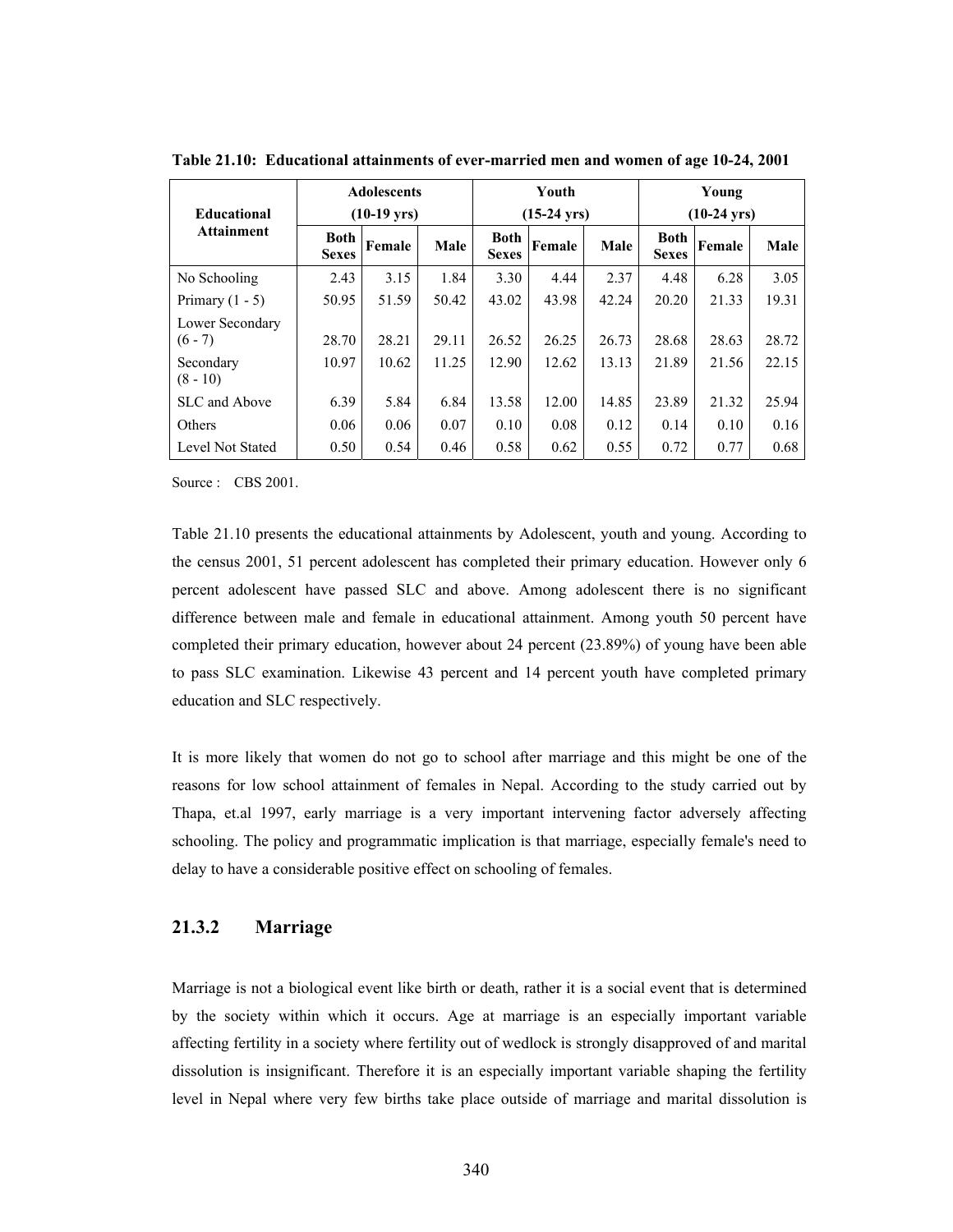insignificant (Aryal, 1995). Broadly speaking marriage has become a social obligation in Nepal. In Nepal, marriage signifies the beginning of socially sanctioned sexual relations. Age at marriage is generally associated with socio-economic structure and development of the country. Since premarital sexual activities are socially looked down upon in Nepal, the age at marriage especially for females is low. However, it is found that the proportion of females getting married at an early age is slowly decreasing. The trends towards an increase in the age at marriage suggest an extended period of adolescence before marriage resulting in the need for more reproductive health care in these periods. As they mature, young people are increasingly exposed to reproductive health risks such as unintended and early pregnancies, and complications from pregnancy and childbirth. The high incidence of marriage during young age causes higher rates of childbearing if it is not checked by practicing contraception.

Motherhood at a very young age entails a risk of maternal mortality. The children of young mothers tend to have higher levels of morbidity and mortality. Early childbearing continues to be an impediment to improvements in the educational, economic and social status of women in all parts of the world (Gubhaju, 2002). Therefore, increase in age at marriage means minimizing first birth to teen age mothers, which is known to carry higher risk to the mother and child (Hobcraft, 1987).

| <b>Marital Status</b> | <b>Sex</b>        | <b>Adolescents</b><br>$(10-19 \text{ yrs})$ | Youth<br>$(15-24 \text{ yrs})$ | Young<br>$(10-24 \text{ yrs})$ |
|-----------------------|-------------------|---------------------------------------------|--------------------------------|--------------------------------|
|                       | <b>Both Sexes</b> | 88.82                                       | 57.19                          | 73.95                          |
| Single                | Female            | 83.61                                       | 44.85                          | 65.61                          |
|                       | Male              | 93.90                                       | 70.34                          | 82.41                          |
|                       | <b>Both Sexes</b> | 10.72                                       | 41.49                          | 25.24                          |
| Married               | Female            | 16.04                                       | 54.40                          | 33.90                          |
|                       | Male              | 5.53                                        | 27.74                          | 16.45                          |
| Not Reported          | <b>Both Sexes</b> | 0.31                                        | 1.01                           | 0.60                           |
|                       | Female            | 0.16                                        | 0.38                           | 0.23                           |
|                       | Male              | 0.45                                        | 1.68                           | 0.98                           |

**Table 21.11: Percentage distribution of marital status of adolescents, youth, and young by sex, Nepal, 2001.** 

Source : CBS, 2002.

Table 21.11 presents marital status of adolescents, youth and young people of Nepal. According to the census 2001, about 89 percent of adolescents, 57 percent of youth and about three fourth of young people of Nepal are still single. If one looks by sex more males are single than their female counterparts. About 11 percent adolescents had already married. Among married adolescents,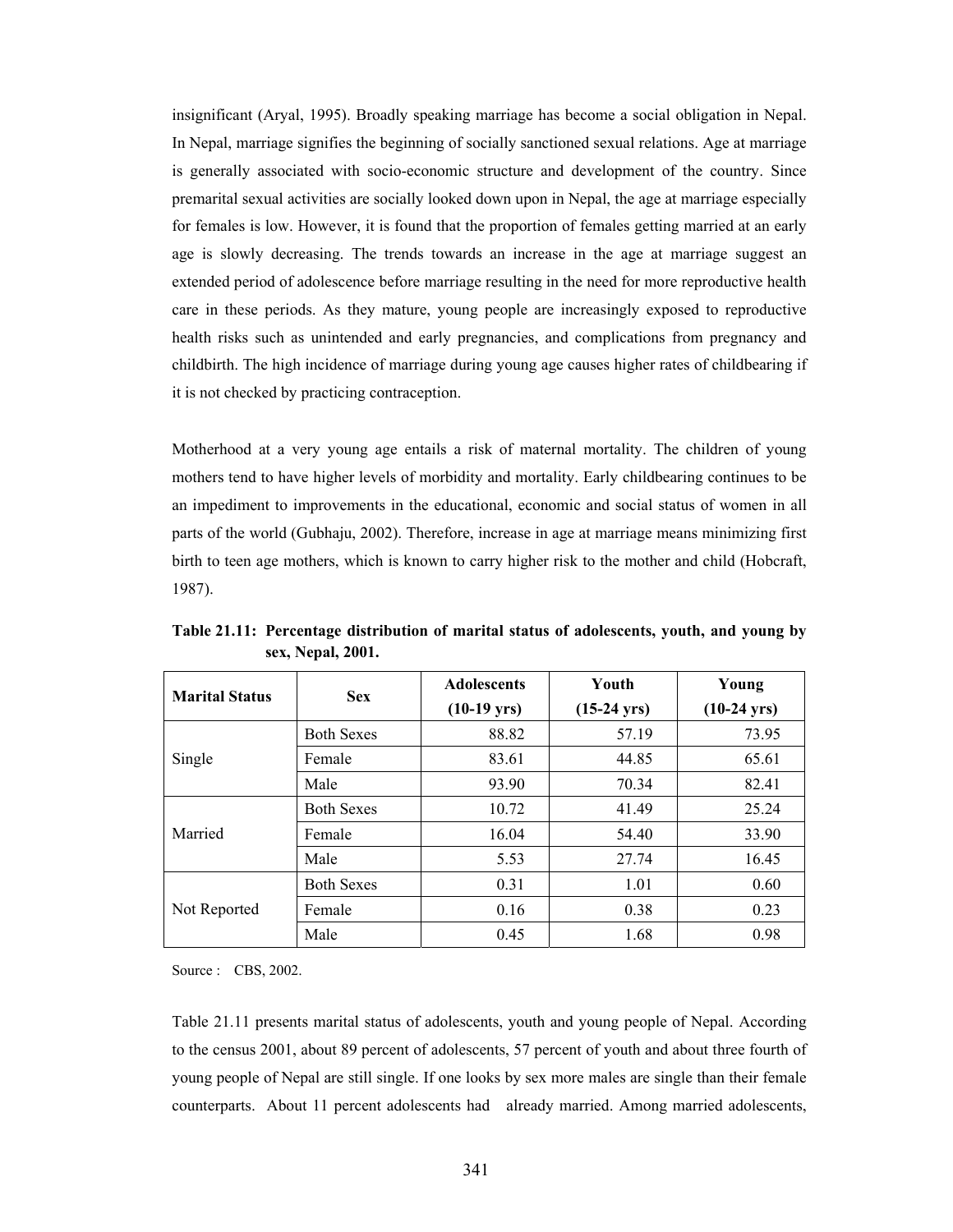youth and young people, the percentage of females is higher than males. There is a substantial difference between sexes indicating the low age at marriage of females in Nepal.

It is seen that many adolescents are still single. Adolescents who are single have important policy implications since these people may be particularly likely to engage in high-risk behavior. It is also argued that young people who are both single and out of school are difficult to reach with reproductive health and family planning programs (Xenos et al, 1999).

Table 21.12 shows the trends in proportion never married in Nepal since 1961. It is seen that there has been a gradual increase in the proportion of both males and females never married over the years except in 1991for age group 20-24. However, larger change has been observed among women age 15-19 and significant change in the age 20-24. Only just over one fourth of women age 15-19 were never married in 1961 which has increased to about 50 percent in 1981 and about 60 percent in 2001. Similarly in age 20-24, only 5 percent women were never married which has increased to 17 percent in 2001. Proportion never married of males also indicate that age at marriage among males is increasing faster among younger men. Data indicate that 63 percent of males in the age groups 15-19 were not married in 1961 that has increased to 74 in 1981 and about 89 percent in 2001. Similarly in the age group 20-24 proportions never married were 26 in 1961, which has increased to 44 in 40 years time in 2001 indicating a gradual shift to later marriage in Nepal.

| Age     | 1961  |      | 1971  |      | 1981  |      | 1991  |      | 2001  |      |
|---------|-------|------|-------|------|-------|------|-------|------|-------|------|
| group   | Women | Men  | Women | Men  | Women | Men  | Women | Men  | Women | Men  |
| $15-19$ | 25.7  | 63.3 | 39.3  | 73.0 | 49.2  | 74.1 | 52.7  | 79.4 | 59.7  | 88.7 |
| 20-24   | 5.3   | 26.4 | 7.9   | 33.1 | 13.1  | 40.9 | 12.8  | 38.1 |       | 43.5 |

**Table 21.12: Trends in proportion never married Nepal 1961-2001** 

Source : CBS 2002, NDHS 2001

Nepal Demographic and Health Survey 2001 also collected information about median age at first marriage and first sexual intercourse among ever married men and women. In the survey report, age group 15-19 was not shown separately because less than 50 percent married or had had sexual intercourse by age 15. Therefore the information of 20-24 is only shown in the Table 21.13. Table 21.13 shows that men of age group 20-24 marry about two years later than women of these groups however, women experience first sexual intercourse one year earlier than men in this group. The median age at first intercourse among women age 20-24 is 16.9 that is identical to age at first marriage of these groups suggesting that women first sexual intercourse occurs within the context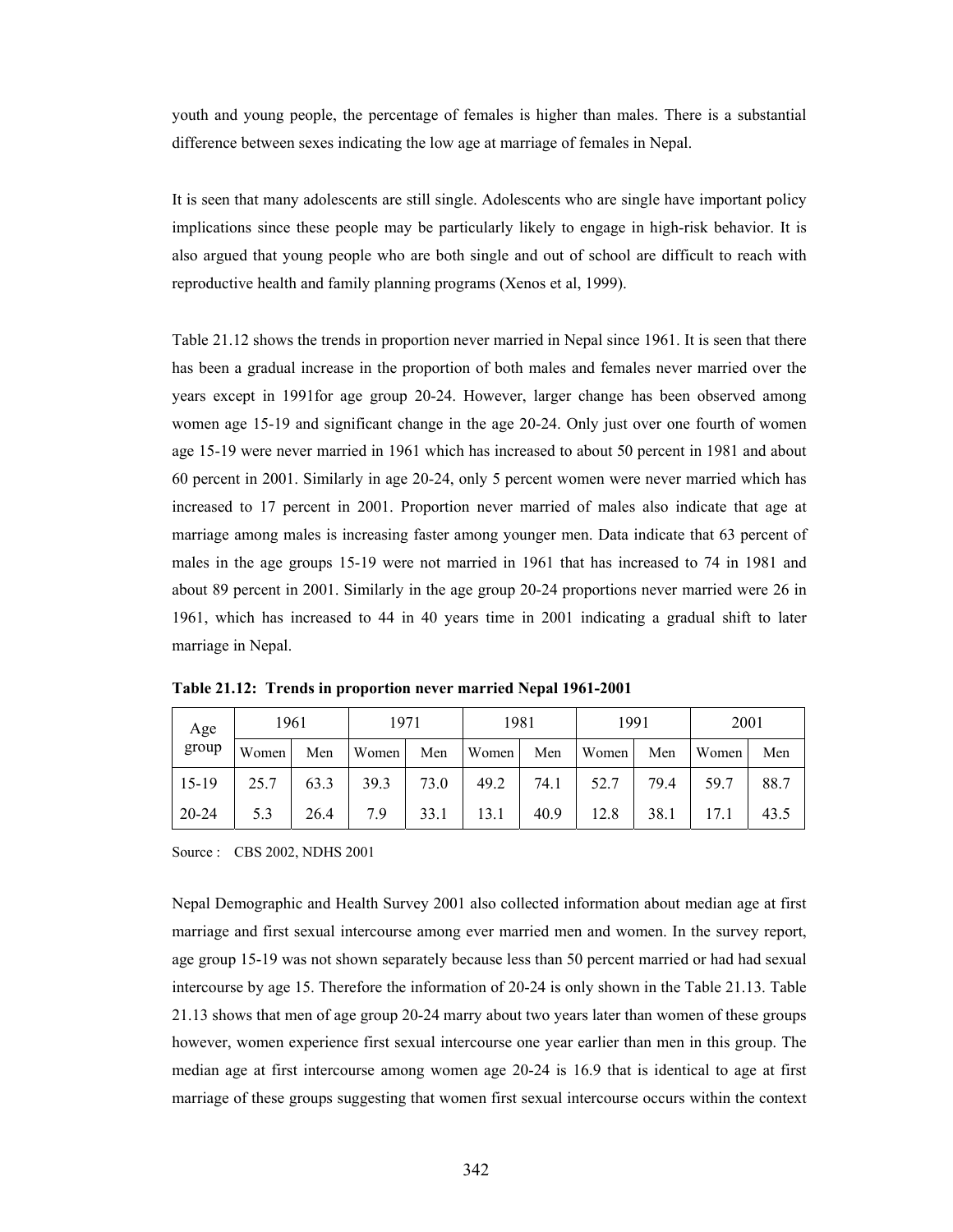of marriage. However, in the case of men it is not true. Data indicate that men initiate sex one year before marriage. According to the Philippines survey men were much more likely than women to report premarital sexual experience (Xenos, 1997). This might be the reason in Nepal that men were likely than women to report premarital sexual experience.

|           |                           | Women                                     | Men                       |                                           |  |
|-----------|---------------------------|-------------------------------------------|---------------------------|-------------------------------------------|--|
| Age       | Median Age<br>at Marriage | Median Age at First<br>Sexual Intercourse | Median Age<br>at Marriage | Median Age at First<br>Sexual Intercourse |  |
| $20 - 24$ | 16 8                      | 169                                       | 18.7                      | 17.8                                      |  |

**Table 21.13: Median age at marriage and median age at first sexual intercourse, Nepal** 

Source : NDHS, 2001

In Nepal, the legal age at marriage was 16 and 18 years respectively, with parents consent. Without parental consent, the minimum ages were 18 for females and 21 for males. Due to weak implementation and monitoring systems, the enforcement of the legal age at marriage remains difficult. However, the legal age at marriage has increased recently according to the Muluki Ain (11th Amendments) 2058, the legal age at marriage for both sexes is 18 years with consent of guardians and 20 years without the consent of guardians. According to the recent NDHS survey data (2001) the average age at marriage is lower than the legal age at marriage in Nepal. It is realized that late marriage not only reduce maternal mortality, it will reduce infant mortality as well which have socio economic implications. Therefore many policies and planning documents of both government and nongovernmental organizations have encouraged young people to marry late. Moreover, the advantage of lengthening the interval between marriage and first birth and extended intervals between birth is also stated in the planning documents.

## **21.3.3 Contraceptive Use**

It is well documented that of the total annual births in the world, about 14 million babies (10.6 percent) are born to adolescent mothers and in Asia 6 million babies (8percent) are born to adolescent mothers (Gubhaju, 2002). Nepal is also a country with fairly high adolescent fertility rates. The high rate of adolescent childbearing is a result of early age at marriage for females. One of the measures to check the early childbearing is to use contraception since age at marriage is associated with socio-cultural factors in Nepal as a result it is not possible to raise marriage age in a short period of time. To understand the contraceptive patterns of youth, data from the Nepal Demographic and Health Survey 2001 and the Nepal Adolescents and Young Adult (NAYA) Survey 2001 are used.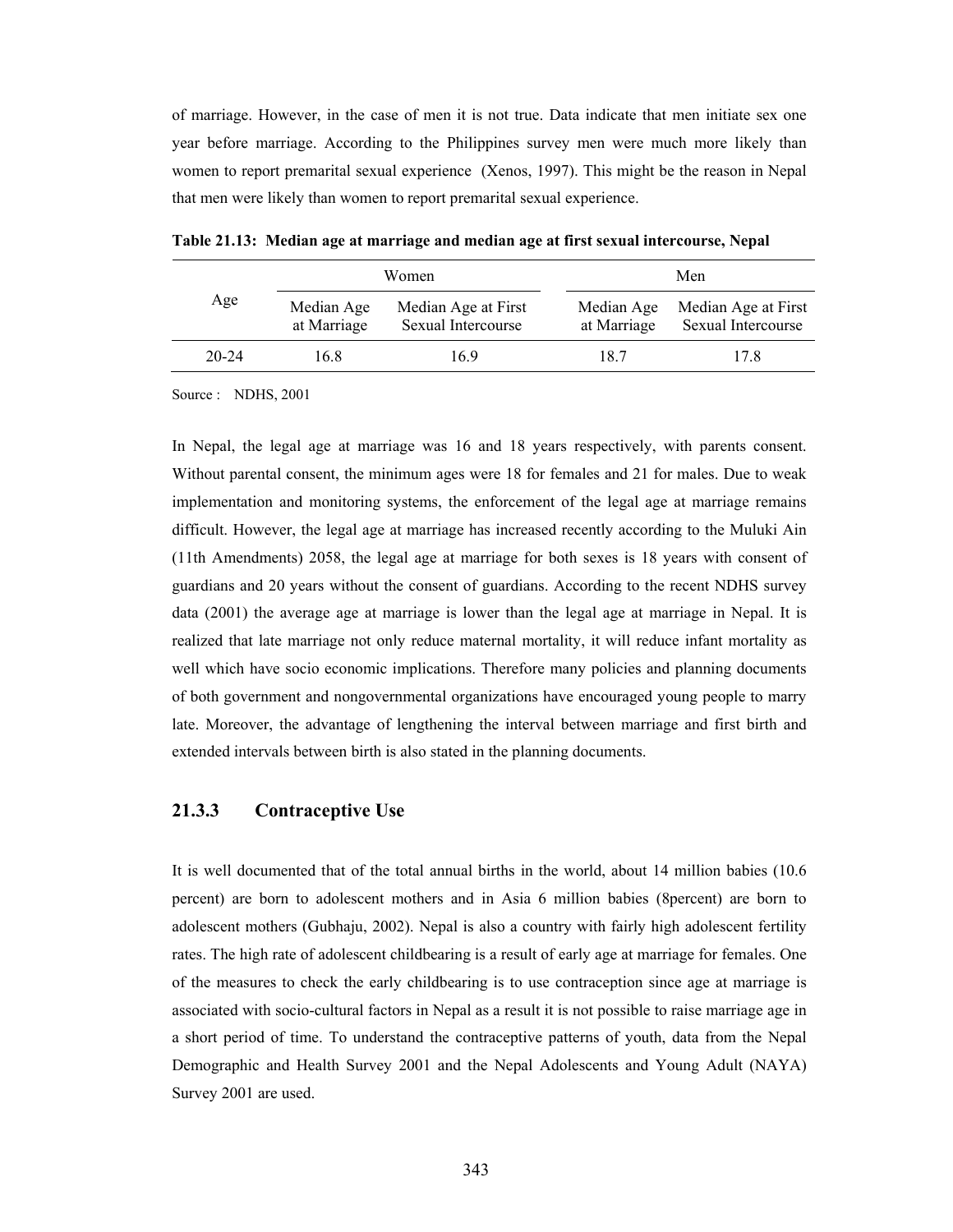It is well documented that almost all respondents of any survey related to contraception were aware of at least one modern methods of contraception. Therefore here the information on ever use and current use is presented using NDHS data. Table 21.14 shows that the ever use rate is almost identical to both ever and currently married youth. About twenty two percent of both ever and currently married women of age 15-19 had used any method in the past and 18 percent of them had used any modern methods. Similarly, in the age group 20-24 over 42 percent of them had used any methods in the past and 38 percent of them had used any modern methods.

|           |            | Ever-Married Women | <b>Currently Married Women</b> |                   |  |
|-----------|------------|--------------------|--------------------------------|-------------------|--|
| Age       | Any Method | Any Modern Method  | Any Method                     | Any Modern Method |  |
| 15-19     | 217        | 17.6               | 21.9                           | 177               |  |
| $20 - 24$ | 4244       | 377                | 42.5                           | 37.8              |  |

**Table 21.14: Ever use of contraception among 15-24 age groups, Nepal 2001.** 

Source : NDHS, 2001

The level of current use is important from the policy point of view simply because it helps in assessing the success of the family planning program of the country. The current use of these groups is more important since the focus of the reproductive health is adolescents and youth in many developing countries.

**Table 21.15: Current use of contraception among age 15-24, Nepal** 

| Age       | Any Methods | Any Modern Methods |
|-----------|-------------|--------------------|
| $15-19$   | 12.0        | 93                 |
| $20 - 24$ | 23.4        | 20.7               |

Source : NDHS, 2001.

Table 21.15 shows that among the age group 15-19 years, 12 percent is currently using any method and over 9 percent is using any modern method of contraception. Similarly, among age groups 20-24 over 23 percent is using any method and 21 percent is using any modern methods. The NAYA Survey 2001 also asked about current contraceptive behavior to currently married respondents of age 14 to 22 years. Table 21.16 shows that 23 percent of men and over one fourth women were currently using contraceptives at the time of survey. Overall one fourth of these groups (14-22) both men and women were using contraceptives in urban areas of Nepal. It is to be noted here that urban data of NAYA survey is used here to understand the contraceptive behavior, therefore the contraceptive prevalence rate is found higher than the national average of NDHS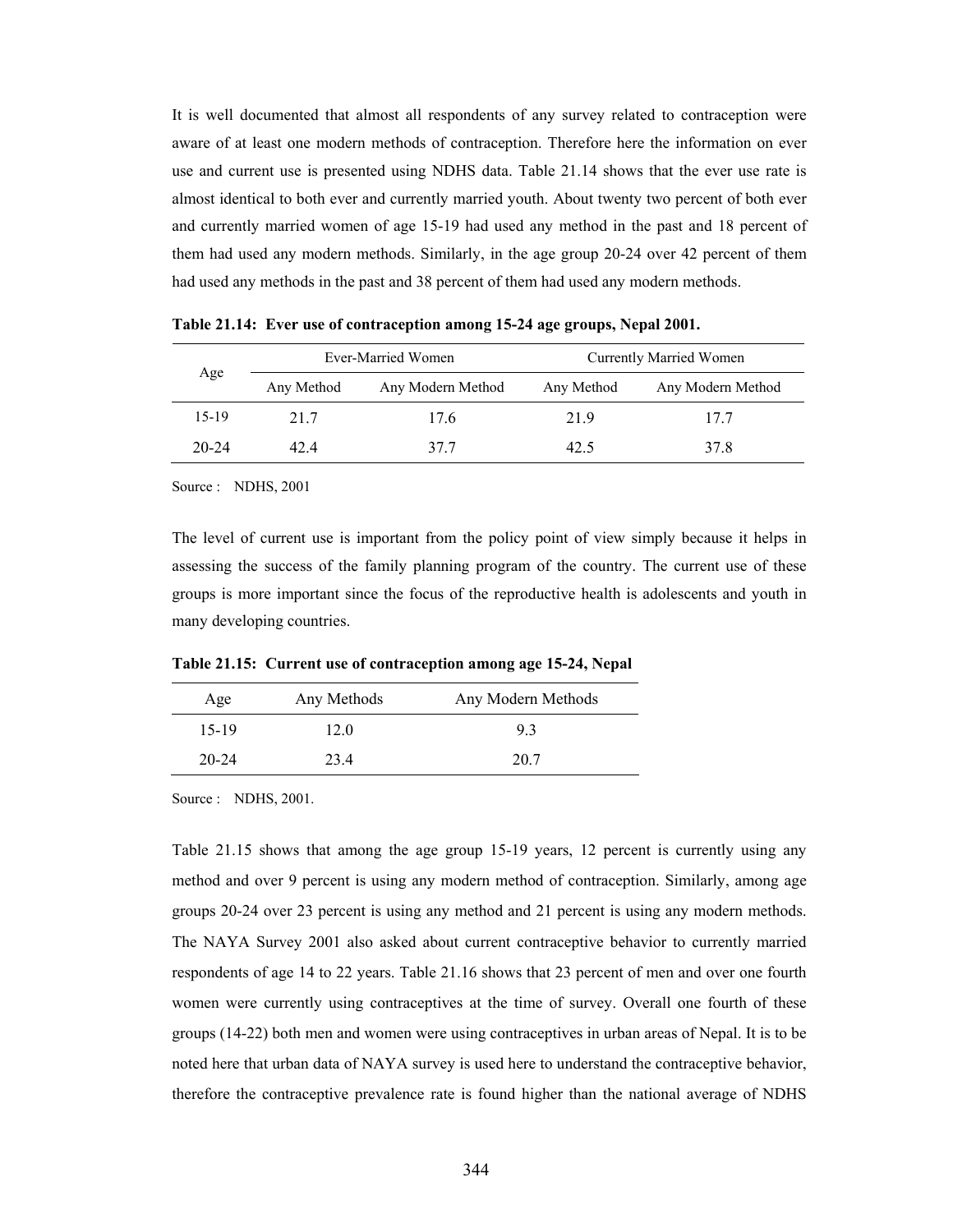2001. It is found in both surveys that the most popular current method was injectables. It is also found that traditional methods in these groups are also popular.

| Currently Using | Husbands | Wives | Total |
|-----------------|----------|-------|-------|
| Yes             | 23.0     | 25.3  | 24.9  |
| No              | 77.0     | 74.7  | 75.1  |
| Total           | 100.0    | 100.0 | 100.0 |
| Number of Cases | 113      | 450   | 563   |

**Table 21.16: Percentage distributions of married youths (14-22 years) currently using contraception: urban Nepal, 2000** 

Source : Aryal and Nichols, 2002.

Table 21.17 shows the trends in current use of any methods of contraception among these groups in Nepal. There is a gradual increase of the use of contraception among these groups in Nepal. Less than one percent of women of age 15-19 were using contraception in 1976 that has increased to 12 percent in 2001. Similarly, only 4 percent women age group 20-24 were using contraception in 1976 that has increased to about one fourth in 2001 showing the increasing trend of current use of any methods in these groups in Nepal although the use rate is not as expected.

**Table 21.17: Trend in current use of any method of contraception among currently married women (15-24), Nepal 1976-2001,** 

| Year              | 15-19 | $20 - 24$ |  |
|-------------------|-------|-----------|--|
| 1976 NFS          | 0.9   | 3.7       |  |
| <b>1986 NFFS</b>  | 1.3   | 7.2       |  |
| <b>1991 NFFHS</b> | 2.5   | 10.2      |  |
| <b>1996 NFHS</b>  | 6.5   | 15.8      |  |
| <b>2001 NDHS</b>  | 12.0  | 23.4      |  |

Source : NDHS, 2001.

It is documented that a higher level of knowledge about contraception of these groups does not always translate into higher level of contraceptive use (Gubhaju, 2002, Aryal and Nichols, 2002). It is also true that young people may be unaware of their risk of pregnancy, and unsure where to obtain family planning services and what types of services are offered. Young people often do not seek information or care, because they believe that they are at little or no risk of any problems.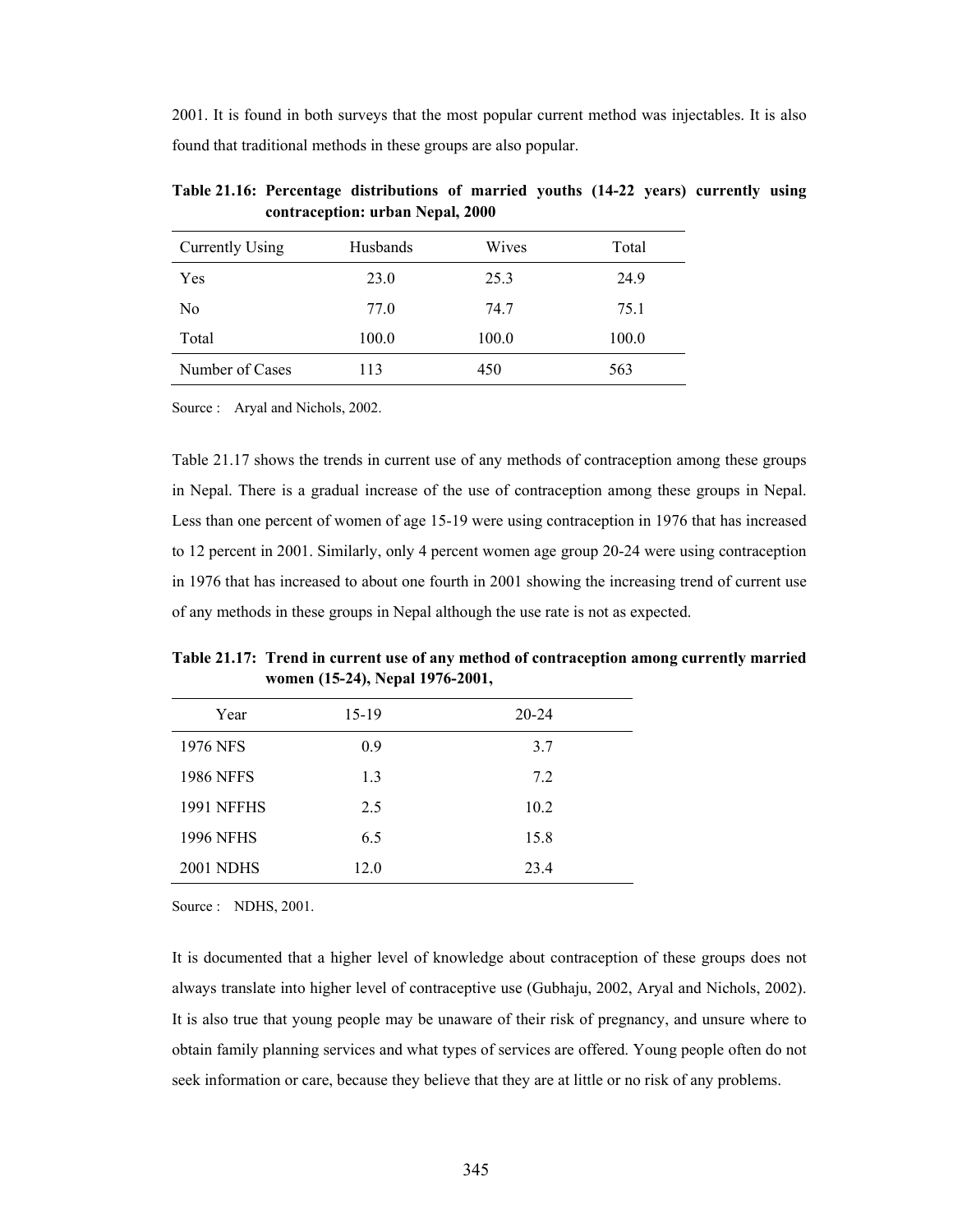#### **21.3.3.1 Unmet Need for Family Planning**

"Currently married women who say that they do not want any more children or that they want to wait two or more years before having another child, but are not using contraception, are considered to have an unmet need for family planning" (NDHS, 2002). Table 21.18 shows that among youth (15-24) 34 percent are in need of family planning services that percentage is higher than the national average of 28 percent. Among these groups, unmet need for spacing is higher for younger groups (15-19) compared to their counterparts 20-24 age groups, while unmet need for limiting is higher for age group 20-24 compared to their counterparts 15-19 age groups. It is an expected pattern that unmet need for spacing is higher among younger women since they are in need of children and have not completed their childbearing. The information of unmet need for limiting suggests that about 7 percent of these group had already completed their family size and they are interested in stopping childbearing altogether. By age groups over two percent of women age 15-19 had already completed their family size while among women of age 20-24 about 10 percent had already completed their family size. These information suggest that women not only marry early they give childbirth early as well. The data of unmet need for family planning provide important information to family planning managers and service providers.

**Table 21.18: Percentage of currently married women (15-24) with unmet need for family planning, Nepal 2001** 

| Age       | For Spacing | For Limiting | Total | Number of Women |
|-----------|-------------|--------------|-------|-----------------|
| $15-19$   | 33.4        | 2.2          | 35.6  | 930             |
| $20 - 24$ | 23.8        | 9.4          | 33.2  | 1643            |
| Total     | 27.3        | 6.8          | 34.1  | 2573            |

Source : NDHS, 2001.

#### **21.3.3.2 Ideal Family Size**

The mean ideal number of children of young population provide an indication of future fertility trends in the country. Accordingly, Table 21.19 presents the ideal number of children of these groups. The data for this information is taken from the Nepal Demographic and Health Survey 2001. In the 2001 NDHS, collected the information on ideal family size, respondents, who had no living children, were asked how many children they would like to have if they could choose the number of children to have. Those who had living children were asked how many children they would like to have if they could go back to the time when they did not have any children and could choose exactly the number of children to have. Table 21.19 shows that the ideal number of children for males and females is slightly different. Ever-married females of age 15-19 and 20-24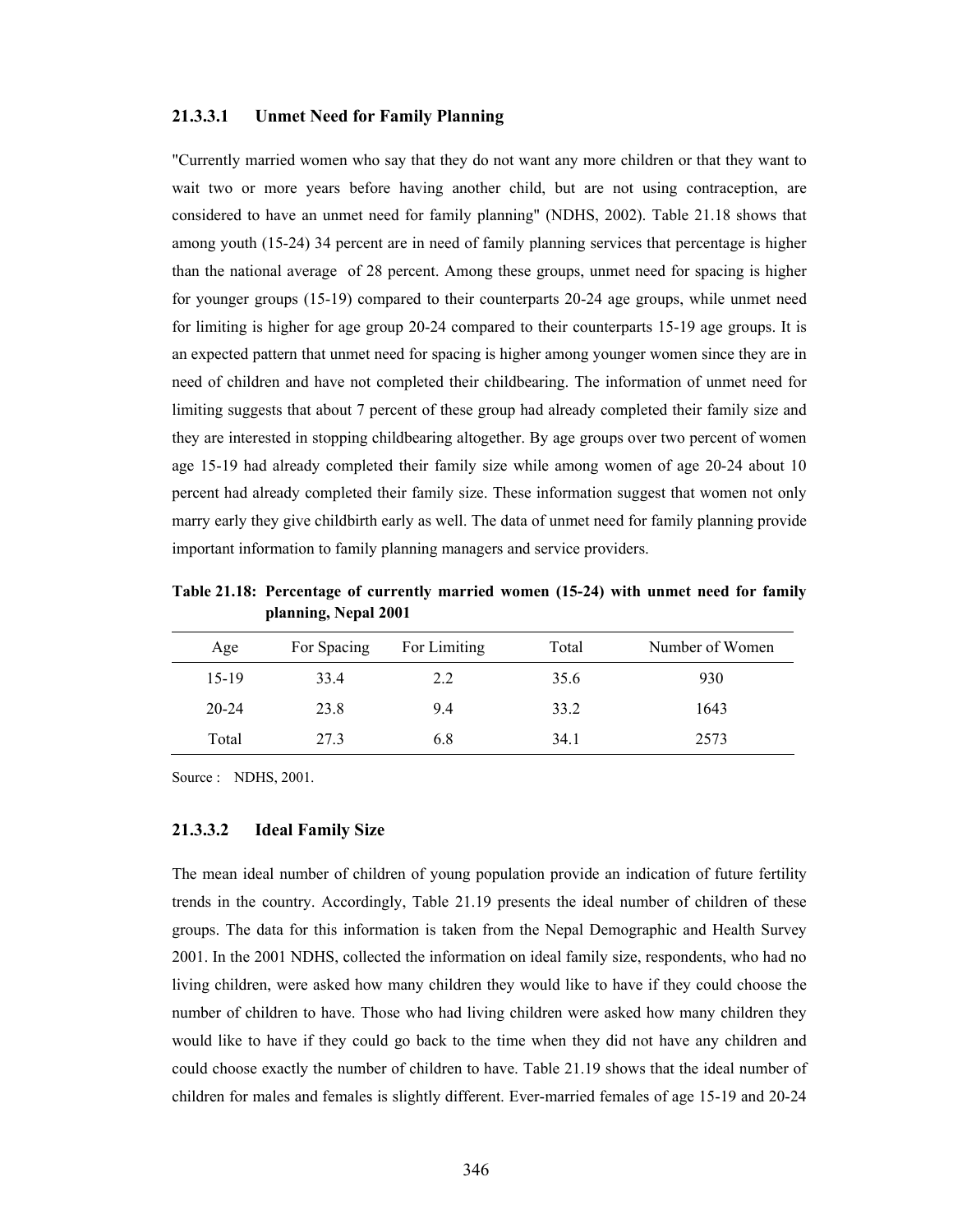want on average 2.4 children, while ever-married men of age group 15-19 want 2.6 and age group 20-24 want 2.5 children as their ideal number indicating that in these groups men want to have strictly more number of children as ideal than their women counterparts.

| <b>Background Characteristic</b> | Age     |           |  |  |
|----------------------------------|---------|-----------|--|--|
|                                  | $15-19$ | $20 - 24$ |  |  |
| <b>All Women</b>                 | 2.4     | 2.4       |  |  |
| All Men                          | 2.6     | 2.5       |  |  |
| <b>Residence</b>                 |         |           |  |  |
| Urban                            | 2.1     | 2.0       |  |  |
| Rural                            | 2.4     | 2.4       |  |  |
| <b>Ecological Zones</b>          |         |           |  |  |
| Mountain                         | 2.1     | 2.3       |  |  |
| Hill                             | 2.1     | 2.2       |  |  |
| Terai                            | 2.5     | 2.5       |  |  |
| <b>Education</b>                 |         |           |  |  |
| No Education                     | 2.6     | 2.6       |  |  |
| Primary                          | 2.2     | 2.2       |  |  |
| Some Secondary                   | 2.0     | 2.0       |  |  |
| SLC and Above                    | 1.7     | 1.8       |  |  |

**Table 21.19 : Mean ideal number of children for ever-married women and men by age and background characteristics, Nepal 2001** 

Source : NDHS 2001.

Ever-married women's ideal number of family size is also examined with some background characteristics. Table 21.19 shows that rural women have a larger ideal family size than urban women. Similarly, Terai women want more ideal number of children than their Mountain and Hill counterparts. It is seen that as the educational level of women increases, the ideal number of children they want decreases showing the inverse relationship between educational level of women and the ideal number of children they reported. Women who have no formal education want to have 2.6 children as their ideal number where as women with SLC and above want to have less than two children as their ideal number. Educated women want almost one child less than their no educated counterparts.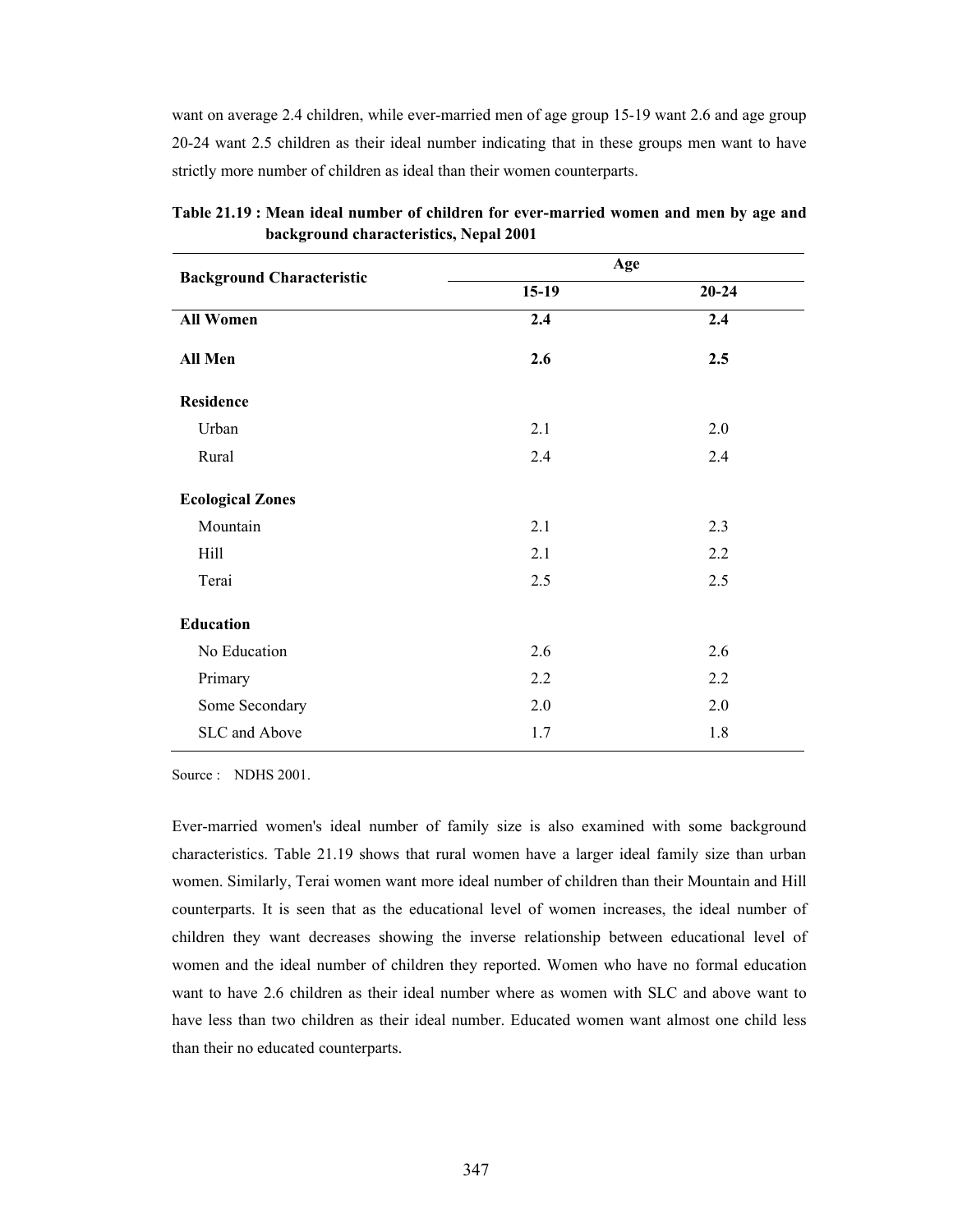# **21.4 Policies and Programs Initiative Regarding Adolescents and Youth in Nepal**

Until recently, adolescents and youth were not considered as an important issue in any kind of policies and programs in many Asian countries. In the late 1980s, the world community formally recognized how seriously the health of young people impacts on the health and development of future generations. The World Health Assembly passed a special resolution in May 1989 urging member states to give priority to the health needs of adolescent and youth and to develop socially and culturally acceptable programs and services to meet these needs (WHO, 1997.) Similarly, when International Conference on Population and Development (ICPD) endorsed its Program of Action that addressed the issue of these populations, these groups have become the target groups in many policies and programs of many Asian countries. In Nepal after ICPD the attention has been given to these population in many policies and programs. In an effort to assess the status of policies and programs initiatives, we consulted some concerned ministries, and some NGOs. On the basis of consultation and reviewed documents, we summarize the main policies and programs of the visited institutions.

# **21.4.1 Government Sector**

The Ministry of Population and Environment (MOPE) is the responsible governmental organization for population management of the country and is supposed to take a leadership role in overall population management issues. Some of the main functions of the Ministry are to formulate policies, conduct research and evaluate and monitor population activities of the country. MOPE also does advocacy and monitor population related awareness creation activities implemented by government and non-governmental organizations. MOPE has separate Adolescent and Youth Section under its Population Division. This section has developed policies and programs specifically focusing the issues of these groups of population in the country. The ministry has developed adolescents and youth friendly programs as well.

The Ministry of Youth, Sports and Culture was established in 1995. In 2000 government had decided to reduce the number of ministries and this ministry was dissolved and the responsibilities of looking after the activities of youth have been given to the Ministry of Education and Sports (MoES). The Ministry of Education and Sports is responsible for developing specific policies, provide leadership and coordinate the activities related to the youth in the country. Since the ministry addresses the schooling and educational attainment of the young people, it develops policies and monitors programs being implemented in both the public and private sector.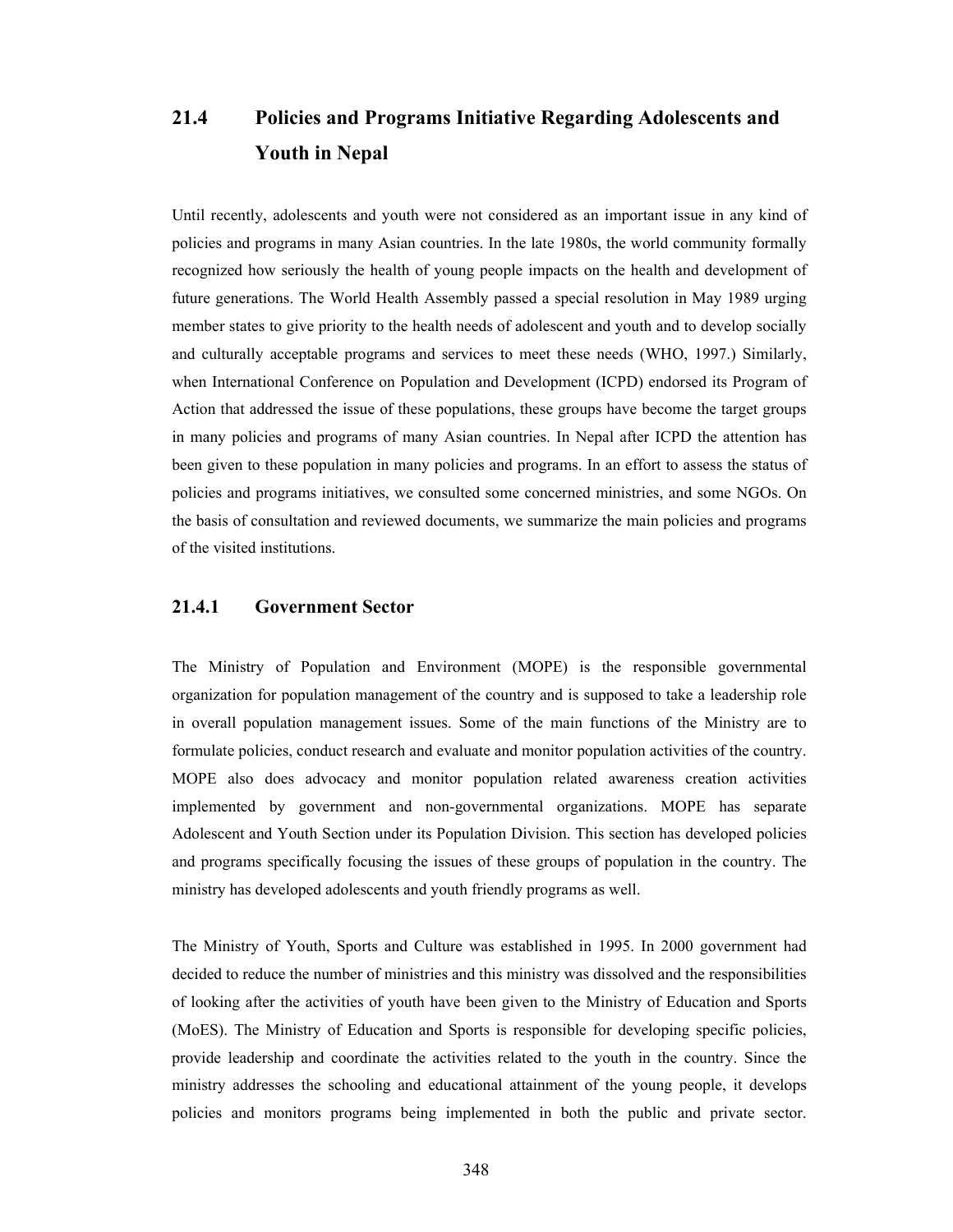Moreover, youth exchange programs in the SAARC regions and curriculum development for youth both in formal and informal education are also some of the main functions of the ministry. Youth populations are covered in this ministry's programs although the ministry has not followed the international definition of youth.

The Ministry of Women Child, and Social Welfare was established in 1995 to function as an umbrella organization to empower women and to coordinate all women related activities carried out under various ministries and other institutions of the country. Although this ministry does not have programs and policies specifically spelled out for the youth population, its policies and programs include youth, especially females.. This ministry is working on the 1995 "Beijing Platform of Action" which includes girls and adolescents. It is also giving a top priority to the issues of girl trafficking and gender equality and equity.

The Ministry of Health is responsible for the reproductive health services, and it has for several years ongoing programs in family planning and child health. Recently the ministry has developed the adolescents' reproductive health strategy to focus the reproductive health issues of these people. The information, education and communication (IEC) programs of the ministry are generally able to meet the health information needs for all age and subgroup of the population but also touches adolescents and youth health need information. The HIV/AIDS programs and services are aimed at particular sub-groups of population regardless of age The family planning program services were limited to married couples only however, it has now removed the restrictions based on marital status (MOH, 1995). Accordingly, adolescents and youth are also included in the family planning services.

The National Planning Commission is responsible agency for formulating and coordinating the policies and programs of the ministries. The main objectives of the Tenth Plan, the current development planning of the government, is to reduce poverty level of the country. There are many strategies developed to achieve the objective of the plan. The issues of adolescents and youth, in one way or other, are addressed in different sections (such as agriculture and cooperatives, women and social welfare, education, health, population and labor) in the tenth plan as tools to achieve the objectives of the plan. Accordingly, National Planning Commission should play an effective role in ensuring linkage and coordination between and among the various ministries regarding the issues of these populations. National Planning Commission is also responsible for monitoring and evaluation of these programs. But monitoring and evaluation aspects, though recognized to be very important, remain weak.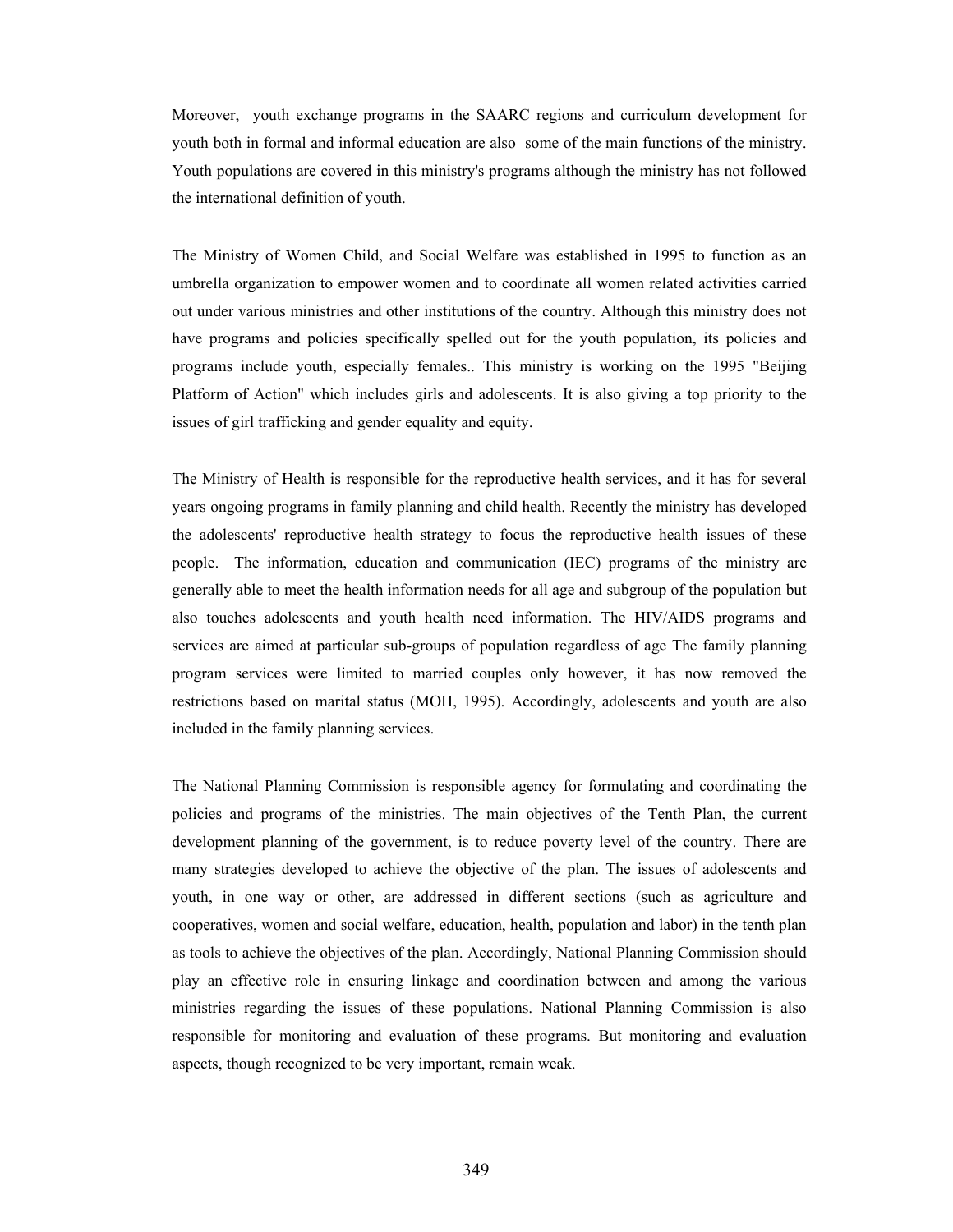## **21.4.2 Non-Governmental Organizations**

There are so many I/NGOs working on the issues of adolescents and youth in Nepal. Recently I/NGOs have initiated their efforts to provide both education and counseling services to the young people. The implemented projects and activities by different I/NGOs include sex education for school children, SRH information to the teenagers, training to peer educators, letter correspondence on young people is needs on SRH, youth information and counseling centers and sexual and reproductive health services.

The Family Planning Association of Nepal (FPAN) is one of the oldest organizations working in adolescents and youth in Nepal. FPAN has been providing family planning services both counseling and contraceptives to adolescents and youth as well. Similarly, IEC materials have been developed in commensuration with the reproductive health needs of the youth. It is also reported that FPAN has already started training programs and workshops for the adolescents and youth. It has established youth information centers to address the needs of these populations.

Aama Milan Kendra, Bisheshor Prasad Memorial Health Foundation (BPMHF), WATCH are few organizations working for adolescents and youth population primarily focusing on reproductive health. ABC/Nepal, CWIN, Maiti/Nepal, WOREC are also working for these groups especially on trafficking and rehabilitation. Nepal Red Cross Society has also network in the country involving youth. It mobilizes youth for health as well as rescue type of work. The CRS Company is the social marketing organization primarily for contraceptive supplies in the country. It supplies contraceptives to retail stores, pharmacies and private medical clinics.

These discussions lead to the conclusion that there has been some progress made towards addressing the needs and concerns of the youth and adolescents population in the country. There are so many initiatives from the government sectors also that can provide a much needed leadership role in developing effective policies and programs specifically for the youth populations in Nepal. Similarly, some NGOs have several specific programs and some have general target audience in which the youth population is an integral part. However, these programs are scattered and there is a lack of common forum and coordinating mechanism that is essential to make these activities effective and efficient implementable. It is also necessary to review the effectiveness of these ongoing activities.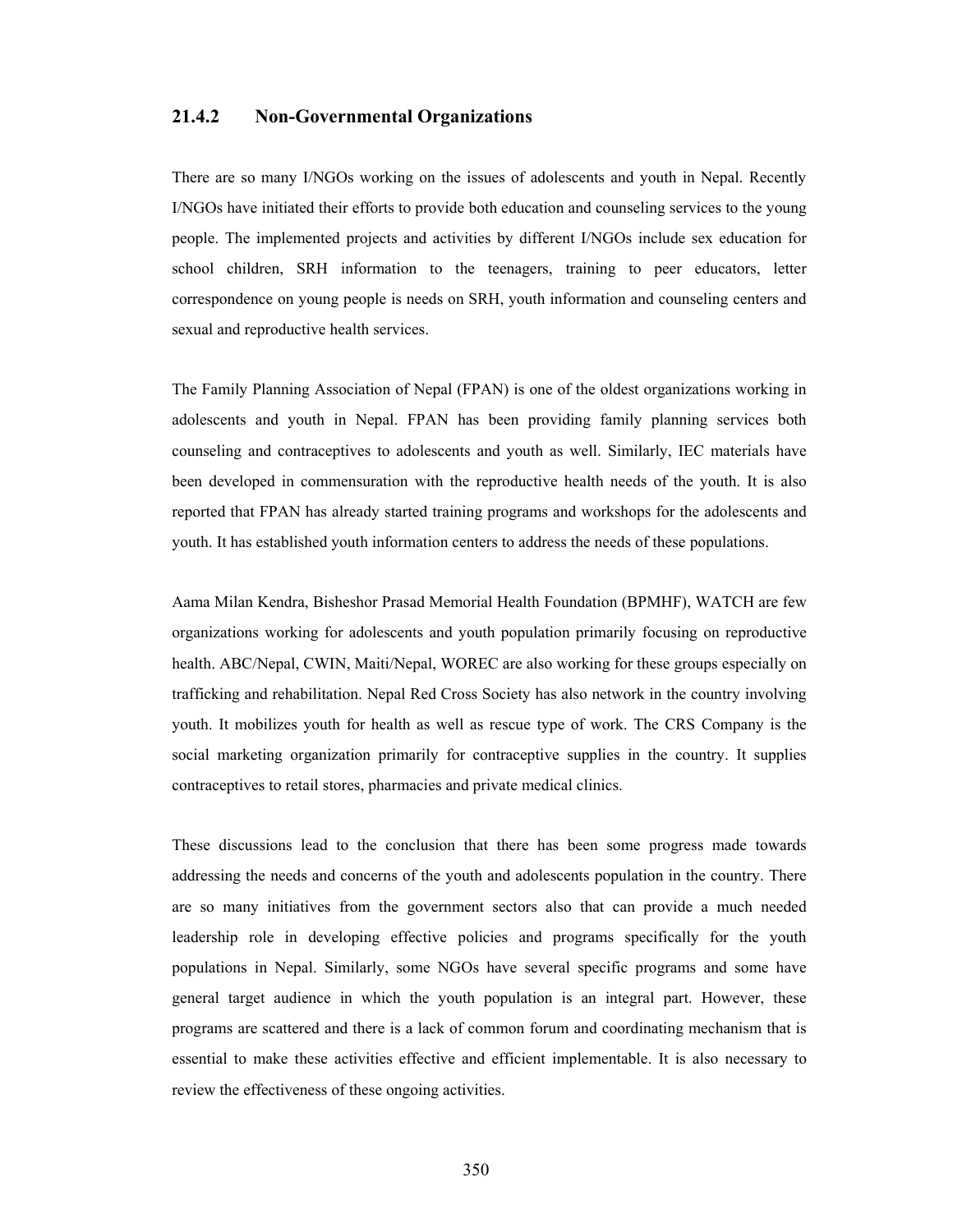# **21.5 Conclusion and Policy Recommendations**

Adolescents and youth constitute a large section of the population in Nepal. They are the population at a special stage in and are generally neglected. Overall discussions lead to the conclusion that for overall development of these people, there is a need of universal education, improved quality of life, equitable opportunities, access to health care, confidential counseling and information services. Moreover, understanding and supportive parents are essential for them to develop the critical period of their life.

Given its size and likely trajectory of growth in the future, this population warrants a focused policy attention especially on education, health and population. High percentage of young especially adolescents suggest that policies and programs in family planning and reproductive health will have to be expanded to meet the needs of these groups. It is also found that youth migrate to urban areas and are living apart from their families and they need to be focused for reproductive health services. Since these groups are in risk taking behavior, a more detailed examination of these groups is essential for policy recommendations. There should be supportive policies and legislation, as well as supportive environment and increased resource allocation.

Information on the risk of low age at marriage, HIV/AIDS and the importance of the use of contraception to postpone first birth and birth interval is needed. It is also found that young people often seek information about reproductive health from their peers and the media, rather than from teachers, health professionals or parents. They are also more likely to obtain services from informal sources than formal sources. Accordingly, to focus these groups, information should be provided through media, peers and informal sectors.

There is a lack of coordinating mechanism in which ongoing scattered activities can form part towards the development of comprehensive programs and policies. An organizational entity for the coordination may be the Ministry of Population and Environment since it is responsible for overall population management. Moreover a separate adolescents and youth section is the strength of the ministry. However, Ministry needs to adopt a broader approach and holistic policy to coordinate the activities carried out by various institutions.

These young populations in Nepal present both challenges and potentials. Therefore providing information especially reproductive health information on today's young people is of critical importance for the country's future economic and social well being. A comprehensive national strategy together with comprehensive research is needed to address the issues of these people. It is hoped that the issues discussed in this paper would provide some basis for addressing the issues of adolescents, youth and young population of Nepal and also would help not only in formulating policies and programs but also would help in addressing some of challenges in implementing them.